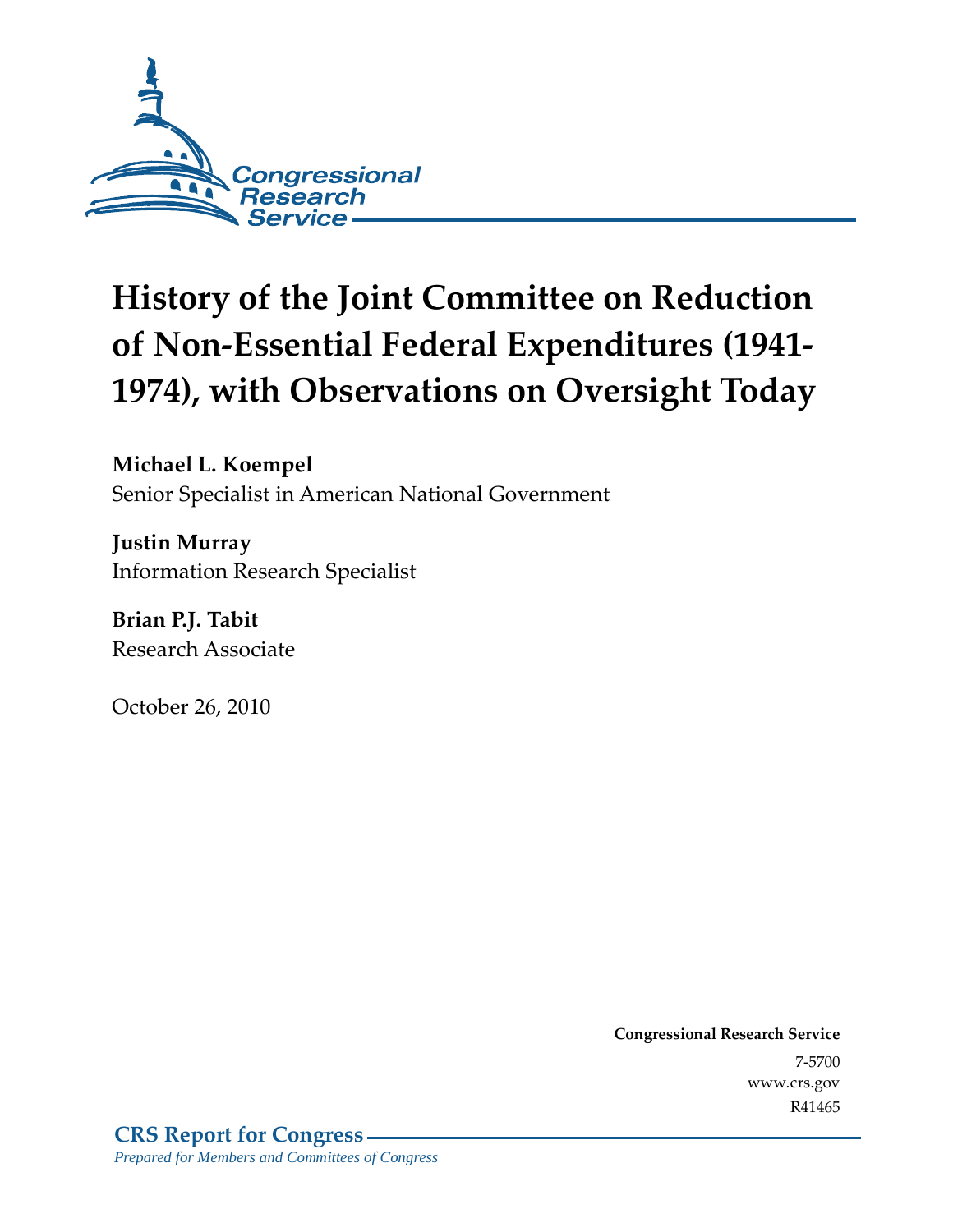# **Summary**

With today's large federal deficit, some Members of Congress have become interested in institutional mechanisms that Congress has used in the past in attempts to address one component of this issue—federal spending. One mechanism that has drawn interest is the Joint Committee on Reduction of Non-Essential Federal Expenditures, which existed from 1941 to 1974. It was also known eponymously as the Byrd committee, after its advocate and long-time chair, Senator Harry F. Byrd. The joint committee was established by Section 601 of the Revenue Act of 1941, and terminated by the Congressional Budget and Impoundment Control Act of 1974.

In reporting the Revenue Act, the Senate Finance Committee recommended an amendment to create the joint committee with the duty to "make a full and complete study and investigation of all expenditures of the Federal Government with a view to recommending the elimination or reduction of all such expenditures deemed by the joint committee to be nonessential."

On the eve of U.S. entry into World War II, the federal debt was so high and the prospect of war so certain that immediate action was required to strengthen federal finances. The call in Congress and among policymakers, then, for a reduction of nonessential federal expenditures served many purposes. Spending that was eliminated would save money that could be applied to the war effort. American taxpayers, it was argued, would be more willing to shoulder the high taxes needed to fund the war if they saw that the federal government was acting frugally. Finally, reduced federal deficit spending could help lessen potentially damaging rates of inflation.

The joint committee was a study committee, without legislative authority. Its recommendations on cutting or reducing nonessential spending were reported to the House and Senate and submitted to the Appropriations Committees. Individual Members might also have been interested in the joint committee's work and have based arguments or amendments on the committee's recommendations. It is not possible to track the joint committee's influence over the course of its existence, although the provenance in 1974 of the Budget Committees' scorekeeping was the joint committee's scorekeeping reports.

The work of the joint committee was characterized by a dual narrative—one of genuine interest in reducing federal expenditures, and another concerned with projecting legislative control over federal spending. This report briefly discusses representative investigations conducted by the joint committee and several issues that interested the joint committee over much of its existence.

With political support, creation of a new committee with a role in cutting federal spending would be a straightforward process. The House or Senate may create a committee through adoption of a simple resolution or by law. Together they may create a joint committee through adoption of a concurrent resolution or by law. A committee may be created as a study committee, or it may be given legislative authority. This report concludes with some considerations involved with the creation of a committee—the purpose of which is to assist Congress in reducing federal spending—and with a brief examination of committee oversight authority extant in House and Senate committees and of alternative mechanisms for cutting spending.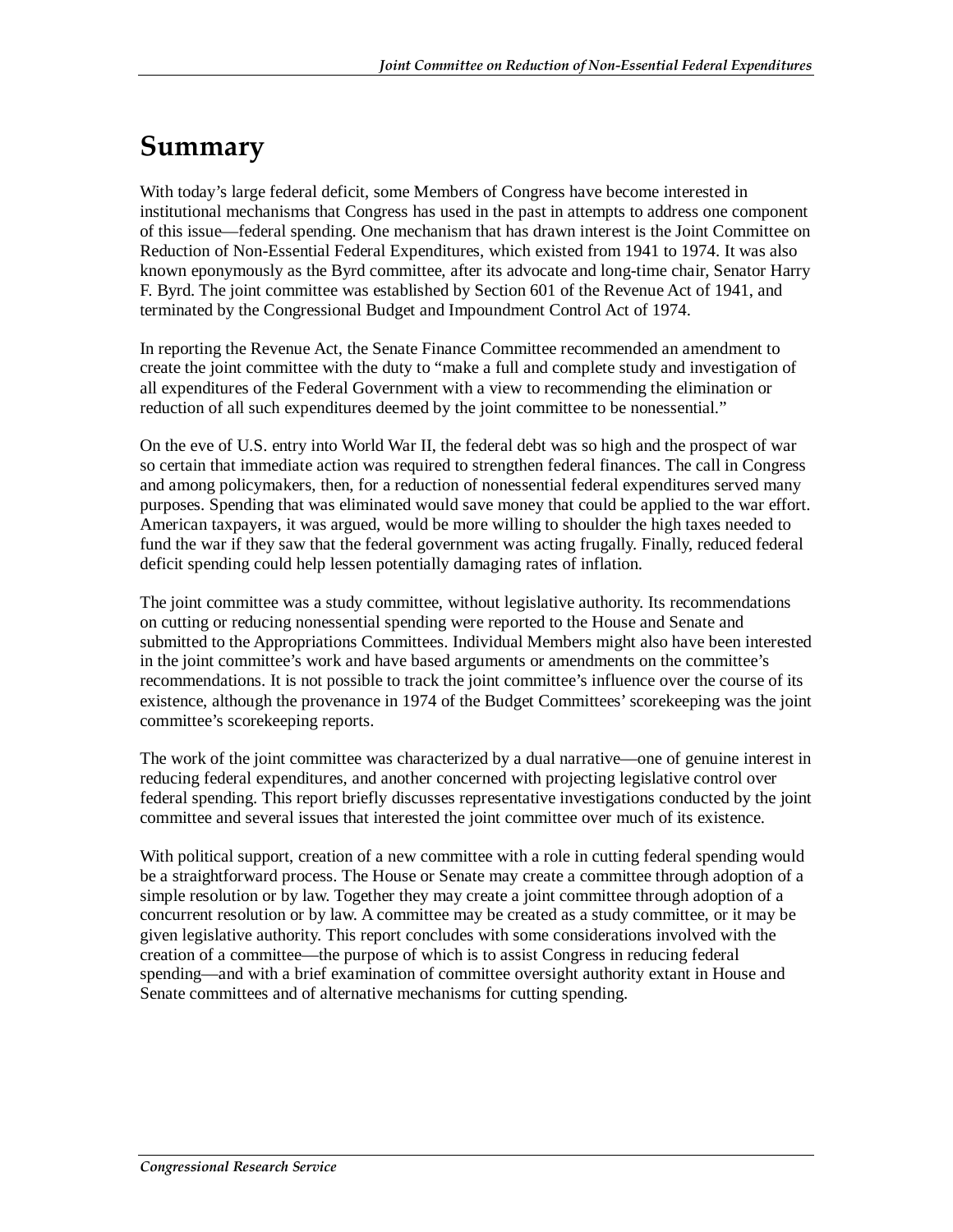### **Contents**

### Appendixes

| Appendix. Section 601 of the Revenue Act of 1941 (P.L. 250, 77 <sup>th</sup> Congress, 1 <sup>st</sup> Session |  |
|----------------------------------------------------------------------------------------------------------------|--|
|                                                                                                                |  |

#### Contacts

|--|--|--|--|--|--|--|--|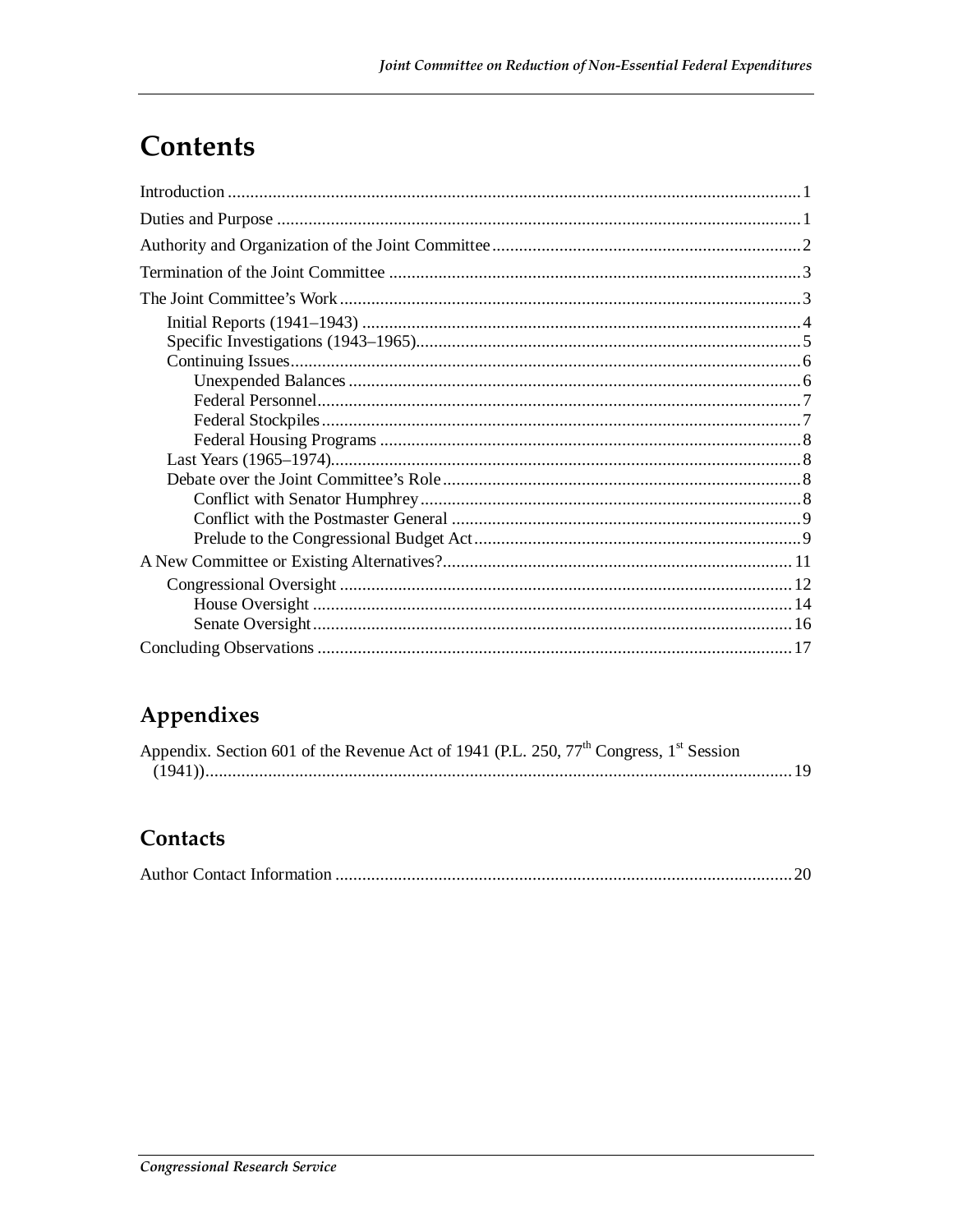# **Introduction**

With the large federal deficit, some Members of Congress have become interested in institutional mechanisms that Congress has used in the past in attempts to address one component of this issue—federal spending. One of the mechanisms that has drawn interest is the Joint Committee on Reduction of Non-Essential Federal Expenditures, which existed from 1941 to 1974.

The Joint Committee on Reduction of Non-Essential Federal Expenditures was established at the initiative of Senator Harry F. Byrd by Section 601 of the Revenue Act of  $1941$ .<sup>2</sup> (Section 601 appears as **Appendix** of this report.) When the Senate Finance Committee reported the Revenue Act of 1941 to the Senate, it recommended a committee amendment to establish the joint committee.<sup>3</sup> The amendment was agreed to on the Senate floor and retained in conference. Senator Byrd chaired the joint committee from its inception until his retirement from Congress in  $1965<sup>4</sup>$ 

During the  $91<sup>st</sup>$  Congress (1969-1970), the joint committee was renamed the Joint Committee on Reduction of Federal Expenditures.<sup>5</sup> Its existence was terminated in the Congressional Budget and Impoundment Control Act of 1974.<sup>6</sup>

This report traces the history of the joint committee and describes the subject matter of some of its principal work products. The report concludes with some considerations involved with the creation of a committee—the purpose of which is to assist Congress in reducing federal spending—and with a brief examination of committee oversight authority extant in House and Senate committees and of alternative mechanisms for cutting spending.

# **Duties and Purpose**

Senator Byrd initially introduced S.Con.Res. 5 to create a joint committee in February 1941 in the course of debate on a measure to increase the federal debt limit. As proposed, the joint committee would have had a broader mandate than making recommendations on nonessential federal expenditures. The joint committee under the concurrent resolution was to investigate and make recommendations on "[meeting] Federal fiscal post-war problems from the current war";

<sup>&</sup>lt;u>.</u> <sup>1</sup> Sen. John Thune, for example, has introduced S. 3652 and S. 3779, which, among their provisions, establish a Joint Committee on Deficit Reduction; the measures were referred to the Committee on the Budget. See Sen. John Thune, remarks in the Senate, "Statements on Introduced Bills and Joint Resolutions," *Congressional Record,* daily edition, vol. 156, July 27, 2010, pp. S6303-S6304; and Sen. John Thune, "Tackling Our Nation's Debt," *The Hill's* Congress Blog, September 21, 2010, available online at http://thehill.com/blogs/congress-blog/economy-a-budget/120019 tackling-our-nations-debt-sen-john-thune.

<sup>&</sup>lt;sup>2</sup> P.L. 250, § 601, 77<sup>th</sup> Cong. 1<sup>st</sup> sess.; 55 Stat. 687, 726 (1941).

 $3^3$  U.S. Congress, Senate, Committee on Finance, *Revenue Act of 1941*, report to accompany H.R. 5417, 77<sup>th</sup> Cong., 1<sup>st</sup> sess., S. Rept. 673 (Washington, DC: GPO, 1941), pp. 22-23.

<sup>&</sup>lt;sup>4</sup> Sen. Byrd also chaired the Senate Finance Committee from 1955 until his retirement from Congress. After Sen. Byrd's retirement, Rep. George H. Mahon, chair of the House Appropriations Committee, became chair of the joint committee, serving in that capacity until the joint committee's dissolution.

<sup>5</sup> Garrison Nelson and Clark H. Bensen, *Committees in the United States Congress: 1947-1992*, vol. 1 (Washington D.C.: Congressional Quarterly Inc., 1993), p. 906.

<sup>6</sup> P.L. 93-344, § 202(e); 88 Stat. 297, 304 (1974).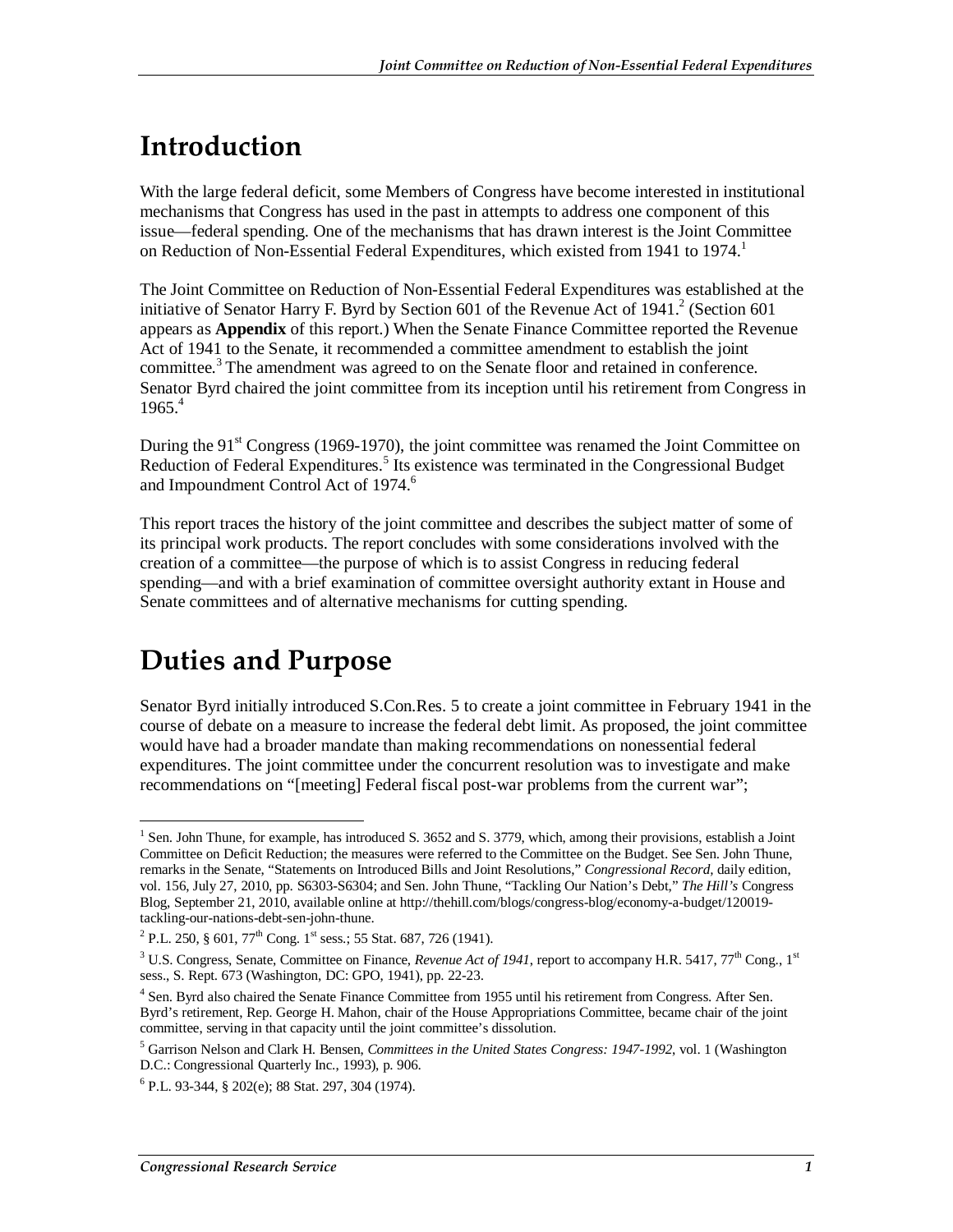"impounding in the Treasury … unexpended appropriations made for non-essential purposes"; and "revision of the Federal tax system as may be necessary in order to simplify and equalize the tax burden and to place the United States in such a sound financial condition as will enable it to make such imperative expenditures as may be necessary in order to adequately provide for the national defense."<sup>7</sup> The concurrent resolution was referred to the Committee on Finance.

Although war would not be declared until December 1941, Senator Byrd was concerned with impending war costs. He wanted to cut nondefense spending, reduce the public debt, and rationalize what he characterized as a "hodgepodge" tax system to make maximum resources available for national defense and to prepare for post-war economic adjustment.<sup>8</sup>

Later in 1941, in an amendment to the Revenue Act of 1941 recommended by the Senate Finance Committee, the duties and purposes of the joint committee were solely to "make a full and complete study and investigation of all expenditures of the Federal Government with a view to recommending the elimination or reduction of all such expenditures deemed by the joint committee to be nonessential." Duties for the joint committee related to taxation and post-war planning were not included in the amendment. The amendment was agreed to without debate or objection by the Senate and retained in conference.<sup>9</sup>

# **Authority and Organization of the Joint Committee**

To accomplish its statutory objective, the joint committee was authorized to hold hearings, and to employ experts and staff to examine and assist the committee in order to make recommendations. The joint committee was also authorized to utilize the resources of departments and agencies of the federal government to assist the joint committee in formulating its recommendations to Congress. An appropriation of \$10,000 was authorized and subsequently appropriated.

The joint committee comprised 14 members: six Senators from the Committees on Appropriations and Finance, six Representatives from the Committees on Appropriations and Ways and Means, the Secretary of the Treasury, and the director of the Bureau of the Budget.<sup>10</sup>

The Joint Committee on Reduction of Non-Essential Federal Expenditures was a study committee, without legislative authority. Its recommendations on cutting or reducing nonessential spending were reported to the House and Senate and submitted to the Committees on Appropriations. Thereafter, the Appropriations Committees could use the work of the joint committee in their consideration of appropriations measures. Individual Members might also have been interested in the joint committee's work and have based arguments or amendments on the committee's recommendations. It is not possible to track the joint committee's influence over the course of its existence, although the provenance in 1974 of the Budget Committees' scorekeeping was the joint committee's scorekeeping reports.<sup>11</sup>

 7 Sen. Harry F. Byrd, "Increase of National Debt," remarks in the Senate, *Congressional Record*, vol. 87, part 1 (February 14, 1941), pp. 1012-1013.

<sup>8</sup> Ibid.

 $^{9}$  P.L. 250, § 601(b).

 $10$  The Bureau of the Budget was the predecessor agency to the Office of Management and Budget (OMB).

<sup>11</sup> U.S. Congress, Senate, Committee on Rules and Administration, *Congressional Budget Act of 1974*, report to accompany S. 1541,  $93^{\text{rd}}$  Cong.,  $2^{\text{nd}}$  sess., S. Rept. 93-688 (Washington, DC: GPO, 1974), p. 36.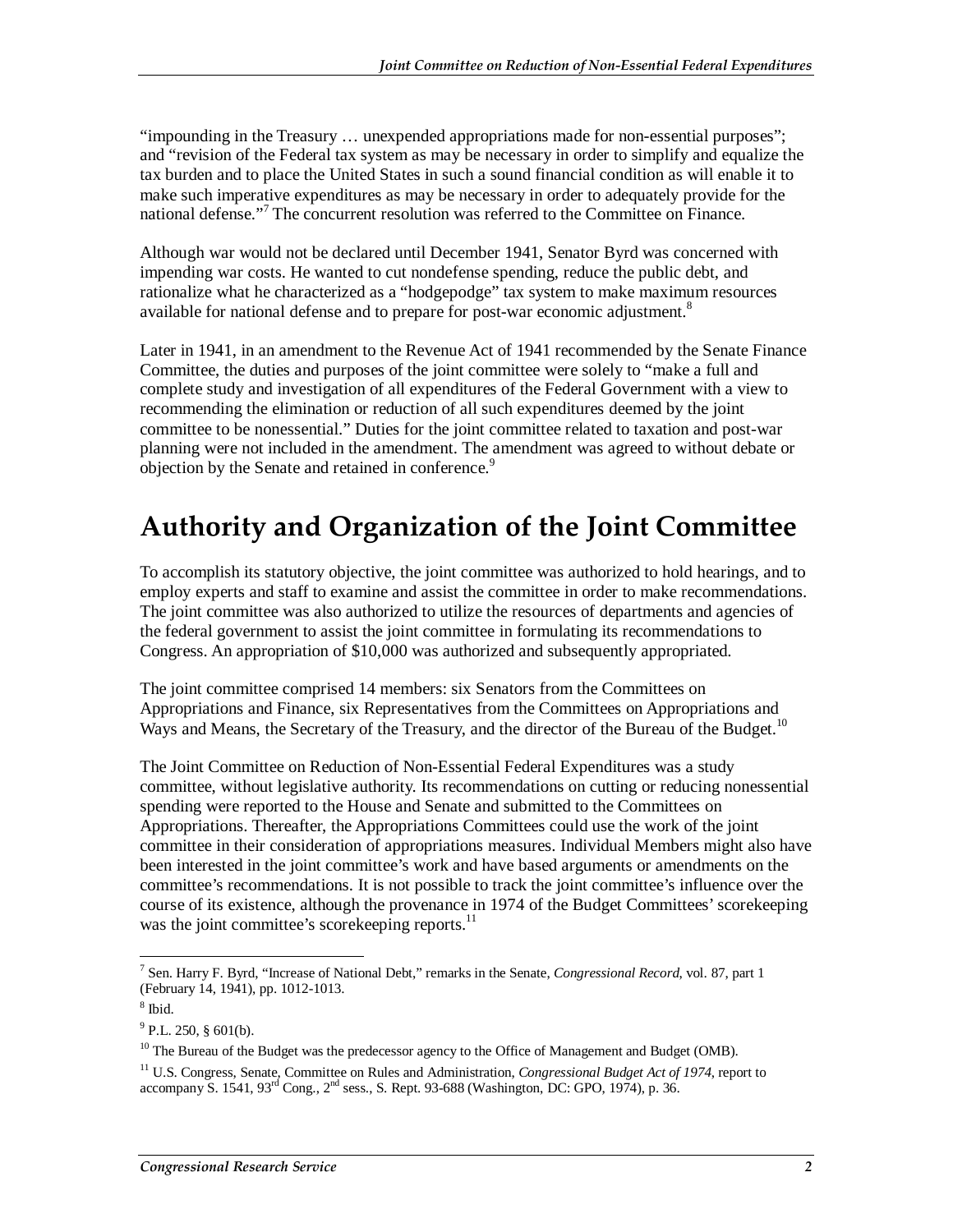## **Termination of the Joint Committee**

The joint committee was terminated by Section 202(e) of the Congressional Budget and Impoundment Act of  $1974$ ,<sup>12</sup> and its functions and personnel were transferred to the Congressional Budget Office (CBO). The report of the Senate Rules and Administration Committee explained:

Section 202(e) transfers the duties, functions, and personnel of the Joint Committee on Reduction of Federal Expenditures to CBO. The work of this joint committee, although not widely publicized, has been of excellent professional quality and tremendously helpful in providing a scorekeeping record of congressional action and its impact on the Nation's budgetary posture. The Committee's intent is to incorporate this expertise into the function of the CBO so that it can be further developed and highlighted as an essential part of the congressional budget process.<sup>13</sup>

# **The Joint Committee's Work**

Created to recommend potential savings in federal spending, the work of the Joint Committee on Reduction of Non-Essential Federal Expenditures was characterized by a dual narrative—one of genuine interest in reducing federal expenditures, and another concerned with projecting legislative control over spending in government programs. An example of the latter case is a 1947 report on postwar foreign assistance, which found that some foreign-aid spending had been "specifically defined and authorized, and that this ... may be compiled, verified, and estimated," but that other aid was not documented, could not be estimated, and was not monitored by Congress.<sup>14</sup> In that report, and many others, the joint committee identified areas where government agencies were too autonomous from congressional control in determining how money was spent. While neither narrative is necessarily exclusive of the other, being aware of each helps to understand the joint committee's interests.

On the eve of World War II, the United States owed \$55 billion to its creditors.<sup>15</sup> In two years, massive national defense requirements expanded the debt by nearly 50% to \$80 billion, with the "prospect [of] a national debt of at least \$200 billion by conservative estimates."<sup>16</sup> While these figures may today seem modest, a \$200 billion debt in 1942 represented 123% of gross domestic product (GDP), compared with current debt, which stands at 92% of GDP.

For many policymakers, the debt was so high and the prospect of war so certain that immediate action was required to strengthen federal finances. This view was reflected on the pages of many

<sup>&</sup>lt;u>.</u> 12 P.L. 93-344, § 202(e); 88 Stat. 297, 304 (1974).

<sup>13</sup> U.S. Congress, Senate, Committee on Rules and Administration, *Congressional Budget Act of 1974,* report to accompany S. 1541, 93rd Cong., 2nd sess., S. Rept. 93-688 (Washington, DC: GPO, 1974), p. 36.

<sup>14</sup> U.S. Congress, Joint Committee on Reduction of Non-Essential Federal Expenditures, *United States Postwar Foreign Assistance*, committee print,  $80^{th}$  Cong., 1<sup>st</sup> sess. (Washington: GPO, 1947), p. 1.

<sup>&</sup>lt;sup>15</sup> Sen. Harry F. Byrd, "Report of Joint Committee on Reduction of Nonessential Federal Expenditures, Together With Minority Views," insert in *Congressional Record*, vol. 87, part 9 (December 26, 1941), p. 10110. Hereafter "Initial Report," December 26, 1941.

<sup>&</sup>lt;sup>16</sup> Sen. Harry F. Byrd, "Supplemental Report of Joint Committee on Reduction of Nonessential Federal Expenditures," insert in *Congressional Record*, vol. 88, part 5 (July 27, 1942), p. 6627.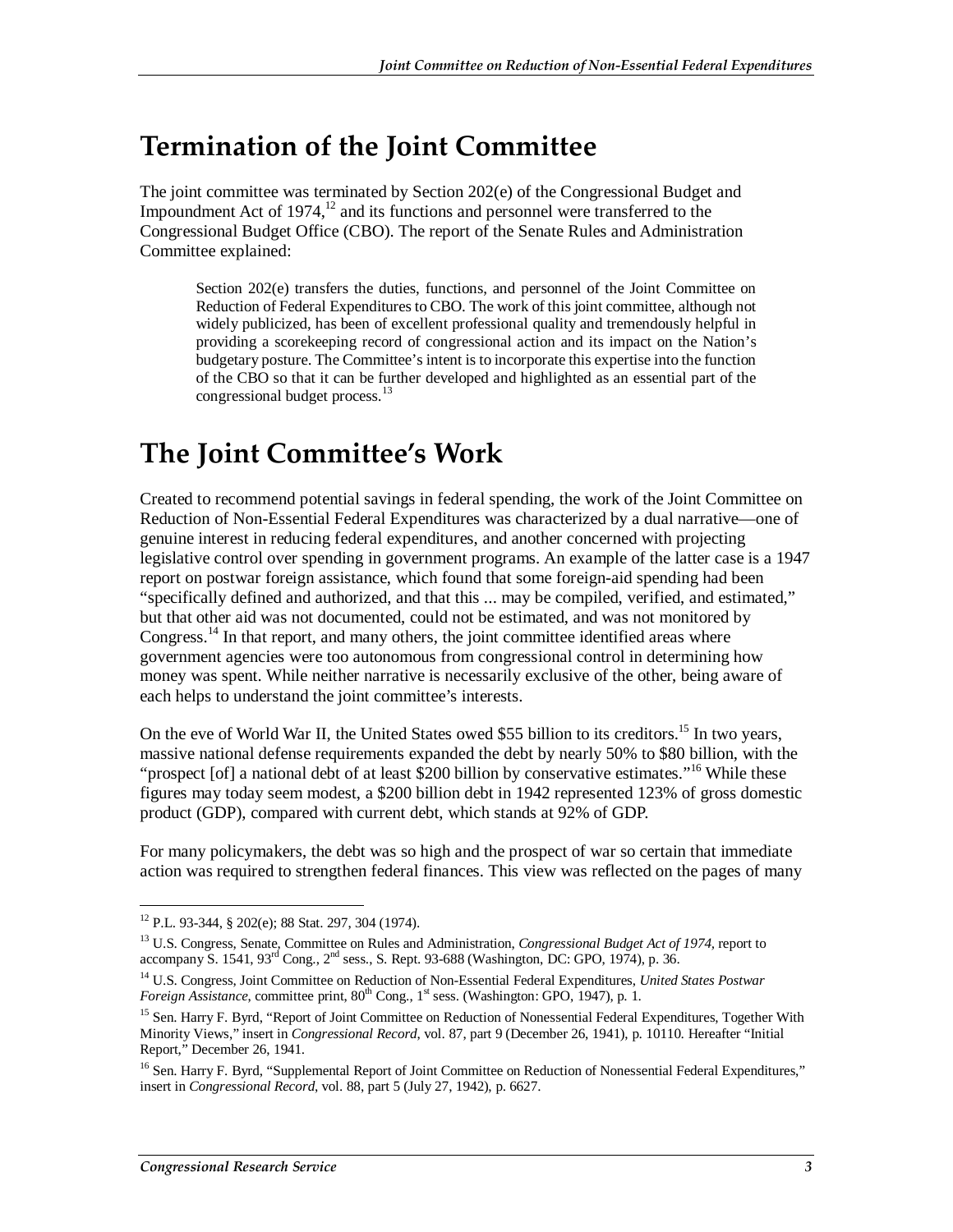of the nation's leading newspapers. A 1940 *Chicago Tribune* headline warned: "America Limps Financially As Arming Starts."17 The *Los Angeles Times* reported that the National Chamber of Commerce cautioned that even entering the war would bankrupt the country.<sup>18</sup>

Furthering the call for fiscal austerity was a quickly increasing inflation rate. Testifying before the Senate Committee on Finance in 1941, Secretary of the Treasury Henry Morgenthau warned that a "strong fiscal program" was required to counteract an accelerated increase in prices and the cost of living.<sup>19</sup> Fears of inflation as a result of the fiscal situation ran so high that President Franklin Delano Roosevelt considered price fixing to control rising prices.<sup>20</sup> Marriner Stoddard Eccles, chair of the Federal Reserve, echoed these concerns in December 1940 in a special report to Congress encouraging higher taxes and reduced federal expenditures as an alternative to deficit spending to finance the war in order to "forestall the development of inflationary tendencies."<sup>21</sup> Deficit reduction was seen as an essential component of war preparedness.

These fears were not lost on Members of Congress, who began to discuss the federal debt as a national security concern. Just three weeks after the attack on Pearl Harbor, Senator Byrd, the joint committee's chairman, capturing the sentiment of the time, noted, "[B]efore the war, economy in nonessential spending was important. Now it is vital. $2^{22}$  Thus, the call for a reduction of nonessential federal expenditures served many purposes. Spending that was eliminated would save money that could be applied to the war effort. Additionally, it was argued, American taxpayers would be more willing to shoulder the high taxes needed to fund the war if they saw that the federal government was acting frugally.<sup>23</sup> Finally, reduced federal deficit spending could help control potentially damaging rates of inflation.

For the duration of the war, the joint committee was fairly active in identifying potential savings in the federal budget. The conclusion of the war, however, may have deprived both the joint committee and Congress as a whole of such a strong sense of urgency to control spending. The joint committee's interests narrowed as time passed, and Senator Byrd's retirement in 1965 further slowed the output of the joint committee.

### **Initial Reports (1941–1943)**

On December 26, 1941, the Joint Committee on Reduction of Non-Essential Federal Expenditures released a "partial report," in the nature of a working draft, largely limited to programs "established originally as depression measures." In this report, the joint committee pledged to determine which permanent agencies were essential to the operation of the

<sup>&</sup>lt;u>.</u> 17 John Fisher, "America Limps Financially As Arming Starts," *Chicago Daily Tribune*, June 9, 1940, p. C9. 18 "Disaster Seen in War Entry," *Los Angeles Times*, February 3, 1940, p. 5.

<sup>&</sup>lt;sup>19</sup> U.S. Congress, Senate, Committee on Finance, *Revenue Act of 1941*, hearing on H.R. 5417, 77<sup>th</sup> Cong., 1<sup>st</sup> sess., August 8, 1941 (Washington, DC: GPO, 1941), p. 2.

<sup>20</sup> Benjamin Anderson, "Causes Held Largely Ignored in President's Program," *The New York Times*, May 3, 1942, p. E8.

<sup>&</sup>lt;sup>21</sup> Sen. Harry F. Byrd, "Special Report to the Congress by the Board of Governors of the Federal Reserve System, the Presidents of the Federal Reserve Banks, and the Federal Advisory Council," insert in *Congressional Record*, vol. 87, part 1 (February 14, 1941), p. 1013.

 $22$  "Initial Report," December 26, 1941, p. 10110.

<sup>&</sup>lt;sup>23</sup> U.S. Congress, Senate, Committee on Finance, *Revenue Act of 1941*, hearing on H.R. 5417, 77<sup>th</sup> Cong., 1<sup>st</sup> sess., August 8, 1941 (Washington, DC: GPO, 1941), p. 995.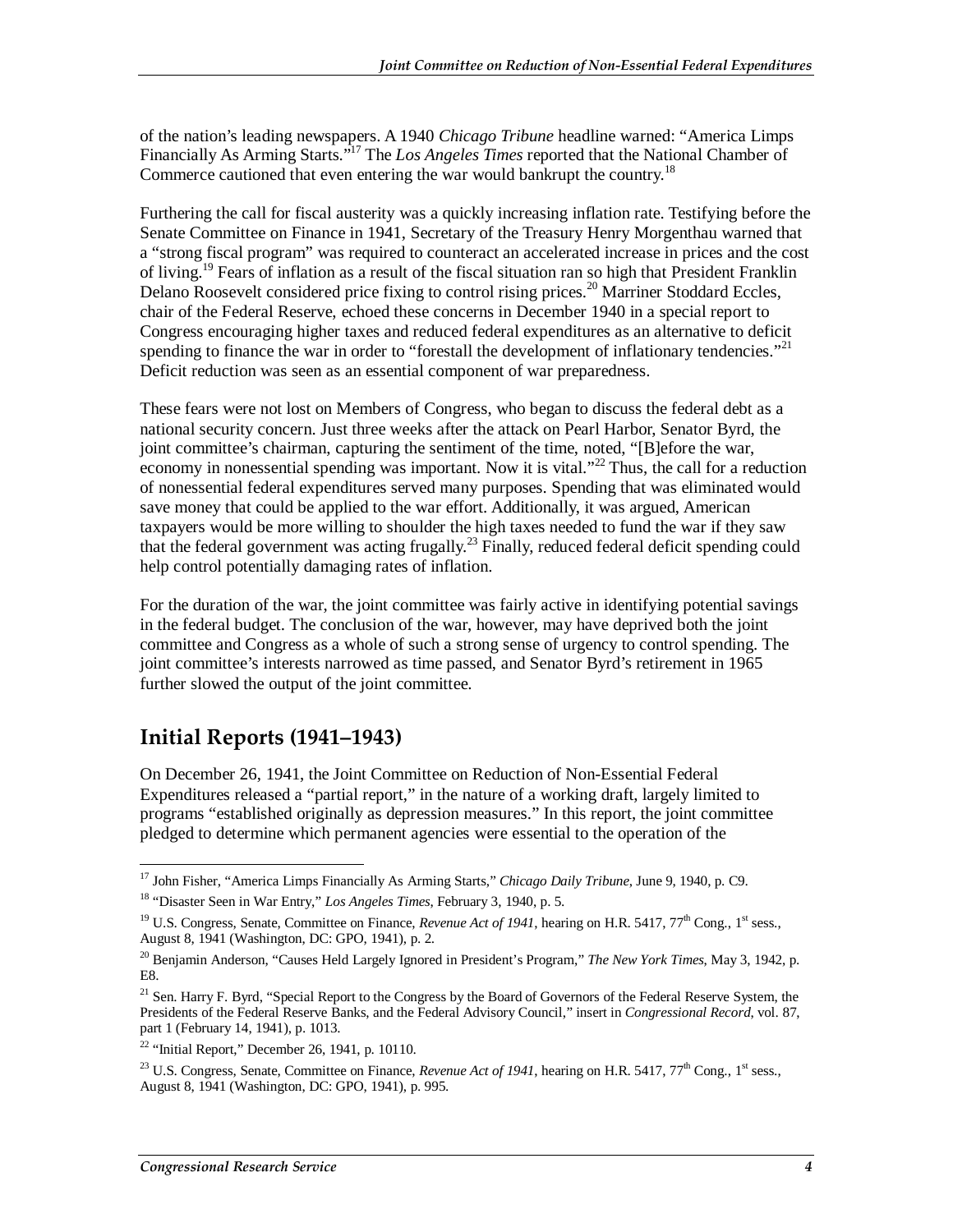government and how those agencies could operate more efficiently. In particular, the report singled out government corporations and the Department of Agriculture as prospective targets of scrutiny, and suggested immediately abolishing the Office of Education, Works Progress Administration, Civilian Conservation Corps, and National Youth Administration, totaling \$1.3 billion in potential reductions.<sup>24</sup> A supplemental report issued in July 1942 followed up on each of these suggested reductions and claimed that \$1.313 billion had been saved as a result of the joint committee's recommendations.<sup>25</sup> A progress report issued in December 1943 claimed credit for approximately \$2 billion in savings to-date.<sup>26</sup>

Debate and statements in the *Congressional Record* reflect only limited disagreement on the need to cut certain agencies. Senator Byrd and Treasury Secretary Henry Morgenthau supported "drastic cuts" in these programs, while Senators Gerald Nye and Robert M. La Follette Jr. urged caution in jeopardizing the nation's food sources in a time of war. In minority views to the 1941 report, Senator La Follette expressed concern about unforeseen problems with Senator Byrd's proposals. Cuts in aid to farmers and youth would disproportionately affect lower-income Americans. Nearly half of all farm families earned less than \$3 per month and depended on assistance from the Farm Security Administration, a program the joint committee recommended be abolished.<sup>27</sup> Additionally, the Works Progress Administration and National Youth Administration, programs also recommended for discontinuation, provided school lunches to over 3 million underprivileged children.<sup>28</sup> Like those demanding the cuts, Senator La Follette framed his views as a national security issue in saying that "the greatest foe of democracy … is poverty and underprivilege."<sup>29</sup>

### **Specific Investigations (1943–1965)**

The first decade of the joint committee's existence seemed to be its most productive. In 1943 and 1944, five reports contained suggested cuts and modifications in key areas, as did an additional report in 1953. The following are examples of the reports that the joint committee made during this time:

- Questionnaires and Reports Required from the Public<sup>30</sup>—The joint committee recommended that the Bureau of the Budget reduce the approximately 7,000 surveys issued and take a stronger administrative role.
- Regional Agricultural Credit Corporations<sup>31</sup>—The joint committee recommended liquidating the corporations and transferring some of their duties to the Farm Credit Administration.

<sup>&</sup>lt;u>.</u> <sup>24</sup> "Initial Report," December 26, 1941, p. 10110.

<sup>&</sup>lt;sup>25</sup> Sen. Harry F. Byrd, "Supplemental Report of Joint Committee on Reduction of Nonessential Federal Expenditures," insert in *Congressional Record*, vol. 88, part 5 (July 27, 1942), p. 6625.

<sup>26</sup> Sen. Harry F. Byrd, "Reduction of Nonessential Federal Expenditures—Progress Report," insert in *Congressional Record*, vol. 89, part 8 (December 21, 1943), p. 10929.

<sup>&</sup>lt;sup>27</sup> Sen. Robert M. La Follette Jr., "Report of the Joint Committee on Reduction of Nonessential Federal Expenditures, Together With Minority Views," insert in *Congressional Record*, vol. 87, part 9 (December 26, 1941), p. 10112. 28 Ibid., p. 10113.

 $29$  Ibid., p. 10112.

 $30$  Sen. Harry F. Byrd, "Additional Report of Joint Committee on Reduction of Nonessential Federal Expenditures— Questionnaires and Reports Required From the Public," insert in *Congressional Record*, vol. 89, part 1 (February 11, 1943), p. 815.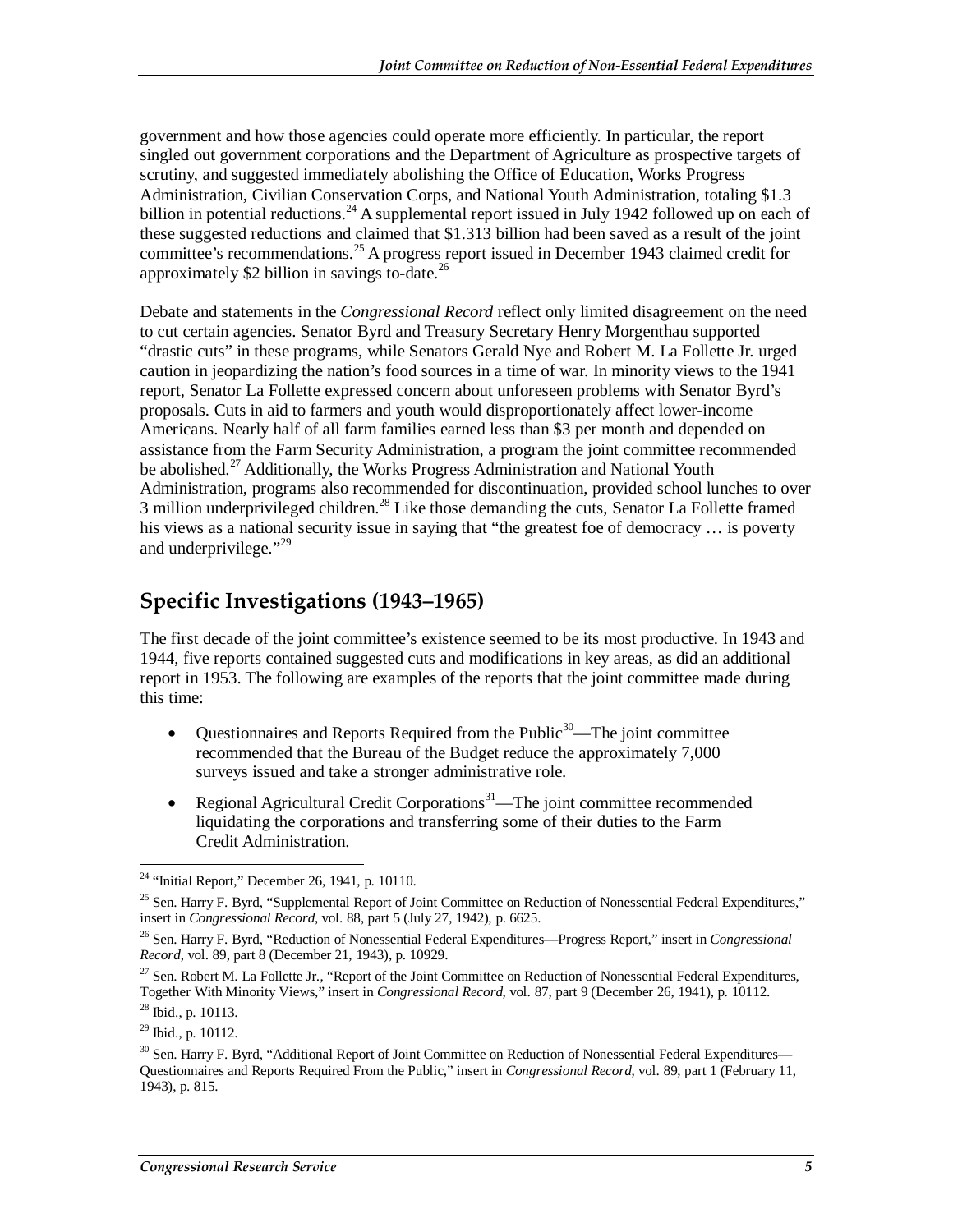- Report on the Home Owners' Loan Corporation<sup>32</sup>—The joint committee recommended that all of the corporation's holdings be liquidated by the end of FY1945.
- Report on Federal Personnel<sup>33</sup>—The report detailed some success in reducing the size of the federal workforce and mentioned an amendment to the Overtime Pay Act that gave the director of the Bureau of the Budget "authority to order reductions in establishments subject to the overtime pay laws."
- Report on Government Corporations<sup>34</sup>—The joint committee noted that Congress lacked oversight capabilities over these corporations and suggested that the comptroller general of the United States be made the auditor and comptroller, ex officio, of every government corporation.
- Report on the Control of Collection and Use of Foreign Currencies by Federal Agencies<sup>35</sup>—The joint committee determined that Congress lacked necessary oversight over funds collected and spent by government agencies operating internationally and suggested that Treasury exercise authority in monitoring their collection and use.

Again, it should be noted that, in each of these issue areas, the joint committee stressed that government agencies, particularly those that generated revenue independently, should be accountable through congressional oversight.

### **Continuing Issues**

The committee maintained interest in certain issues throughout much of its existence. Some examples are described here.

#### **Unexpended Balances**

The joint committee expressed concern that, like the operations of government corporations and the collection of foreign currencies by federal agencies, the spending of unexpended balances was not monitored by Congress.<sup>36</sup> According to a June 1953 report, agencies were spending more

1

<sup>(...</sup>continued)

<sup>&</sup>lt;sup>31</sup> Sen. Harry F. Byrd, "Additional Report of Joint Committee on Reduction of Nonessential Federal Expenditures," insert in *Congressional Record*, vol. 89, part 2 (March 12, 1943), p. 1923.

<sup>&</sup>lt;sup>32</sup> Sen. Harry F. Byrd, "Additional Report of Joint Committee on Reduction of Nonessential Federal Expenditures— Home Owners' Loan Corporation," insert in *Congressional Record*, vol. 89, part 4 (May 20, 1943), p. 4642.

<sup>&</sup>lt;sup>33</sup> Sen. Harry F. Byrd, "Additional Report on Reduction of Nonessential Federal Expenditures—Federal Personnel," insert in *Congressional Record*, vol. 89, part 7 (November 22, 1943), p. 9780.

<sup>34</sup> Sen. Harry F. Byrd, "Reduction of Nonessential Federal Expenditures—Government Corporations," insert in *Congressional Record*, vol. 90, part 5 (Aug. 1, 1944), p. 6684.

<sup>&</sup>lt;sup>35</sup> Sen. Harry F. Byrd, "Report of the Joint Committee on Reduction of Nonessential Federal Expenditures, Relating to Control of Collection and Use of Foreign Currencies by Federal Agencies," insert in *Congressional Record*, vol. 99, part 5 (June 3, 1953), p. 7035.

 $36$  GAO defines unexpended balances as the sum of unobligated balances (the portion of obligational authority that has not yet been obligated) and obligated balances (the amount of obligations already incurred for which payment has not yet been made). This issue was addressed in subsequent laws, most recently the National Defense Authorization Act for Fiscal Year 1991 (P.L. 101-510, § 1302).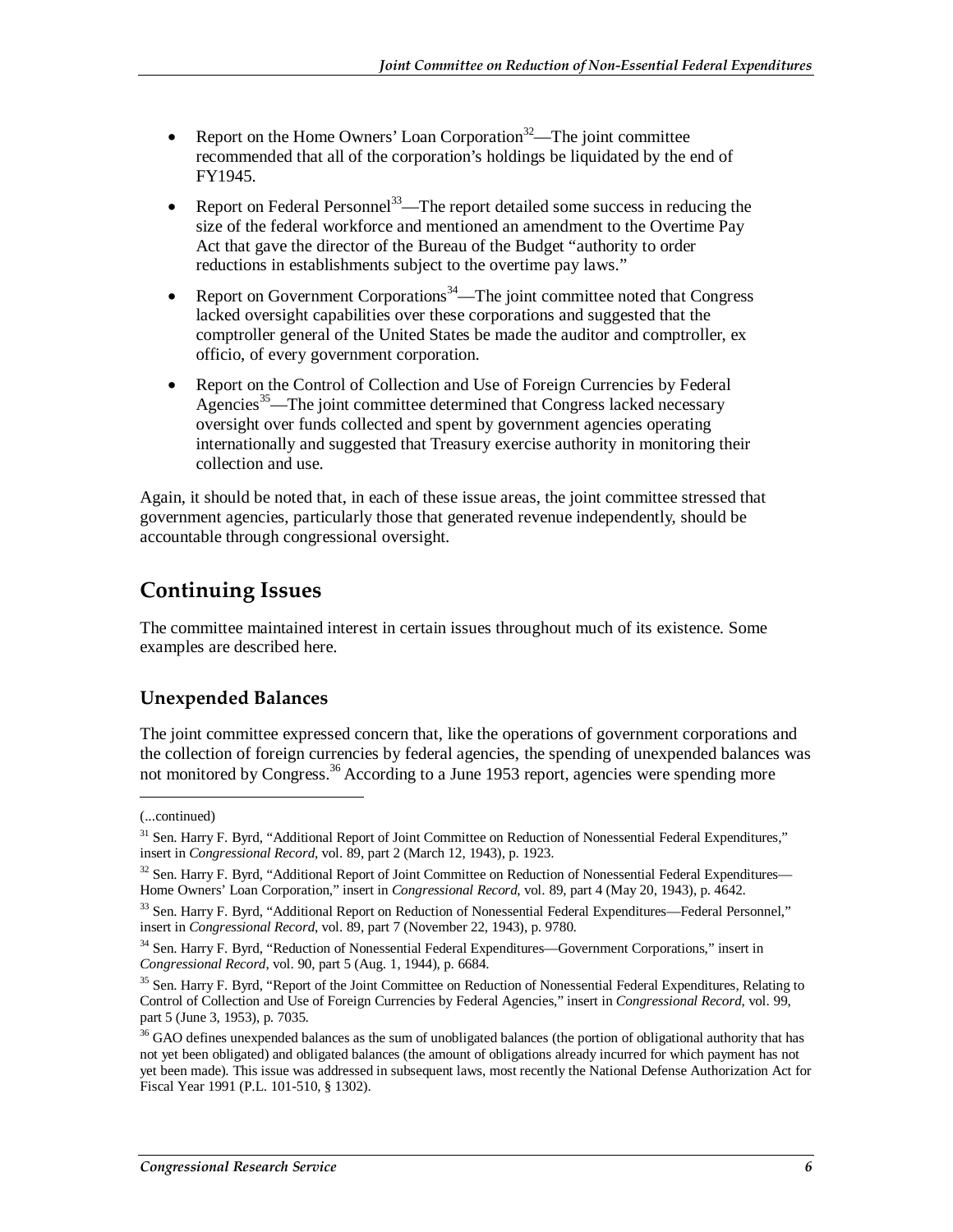money from previous appropriations than money from the current fiscal year.<sup>37</sup> Dozens of reports from 1953 to 1956 reflected a particular interest in unexpended balances in the Defense Department. As a long-time member of the Senate Armed Services Committee, Senator Byrd may have been concerned about military oversight being wrested from Congress.

#### **Federal Personnel**<sup>38</sup>

During most of the joint committee's existence, it issued monthly reports detailing the number of employees in the executive agencies of the federal government. Although the impact of these reports is hard to measure, it seems the reports caused some friction with administrators whose agencies were under increased surveillance.<sup>39</sup> An example of one such conflict is discussed in more detail below under "Debate over the Joint Committee's Role."

#### **Federal Stockpiles**<sup>40</sup>

Beginning in 1960, the joint committee began monthly reporting of the federal government's stockpiles of agricultural products, strategic and critical materials, military equipment, and medical supplies. As with other joint committee interests, the stockpiles reports may have been prompted by a concern about congressional oversight in this area. Senator Byrd offered a caveat in these reports in noting that the joint committee had not been given unrestricted access to government data about the stockpiles. In 1962, the day after President John F. Kennedy requested a congressional investigation of the federal stockpiles, Senator Byrd in a letter to the President explained that "effective work in [the area of federal stockpiles] will continue to be difficult until the mantle of secrecy is lifted." He went on to request an executive order declassifying more information on the stockpiles.<sup>41</sup>

Although the President in calling for the investigation said he was "astonished" by the size of the stockpiles, being more than double emergency requirements, the President's action may be an instance where the joint committee's interest played a role. The investigation was undertaken by the Senate Armed Services Committee, of which Senator Byrd was also a member.<sup>42</sup>

<sup>-</sup>37 Sen. Harry F. Byrd, "Unexpended Balances of Federal Appropriations," remarks in the Senate, *Congressional Record*, vol. 99, part 6 (June 29, 1953), p. 7550.

<sup>38</sup> Examples may be found in the *Congressional Record:* vol. 90, part 1 (Jan. 14, 1944), p. 155; vol. 92, part 4 (April 30, 1946), p. 4210; and vol. 95, part 1 (February 3, 1949), p. 785.

 $39$  Total employment increased by 2.1% between 1954 and 1964, but total pay increased 71.4% in the same period. Calculations based on table appearing at Sen. Harry F. Byrd, "Employment In Civilian Agencies of the Federal Government," insert in *Congressional Record,* vol. 111, part 2 (January 29, 1965), p. 1570.

<sup>40</sup> Examples may be found in the *Congressional Record:* vol. 106, part 5 (March 29, 1960), p. 5528; and vol. 106, part 5 (March 1960), p. 6733.

<sup>41</sup> Sen. Harry F. Byrd, "Report of Joint Committee on Reduction of Nonessential Federal Expenditures—Federal Stockpiles Inventories" (letter to President John F. Kennedy, February 1, 1962), insert in *Congressional Record,* vol. 108, part 2 (February 2, 1962), p. 1424.

<sup>42</sup> For background, see "Government Stockpiling Practices Investigated," *Congressional Quarterly Almanac, 1962*, vol. XVIII (Washington, DC: Congressional Quarterly Inc., 1963), pp. 1020-1023.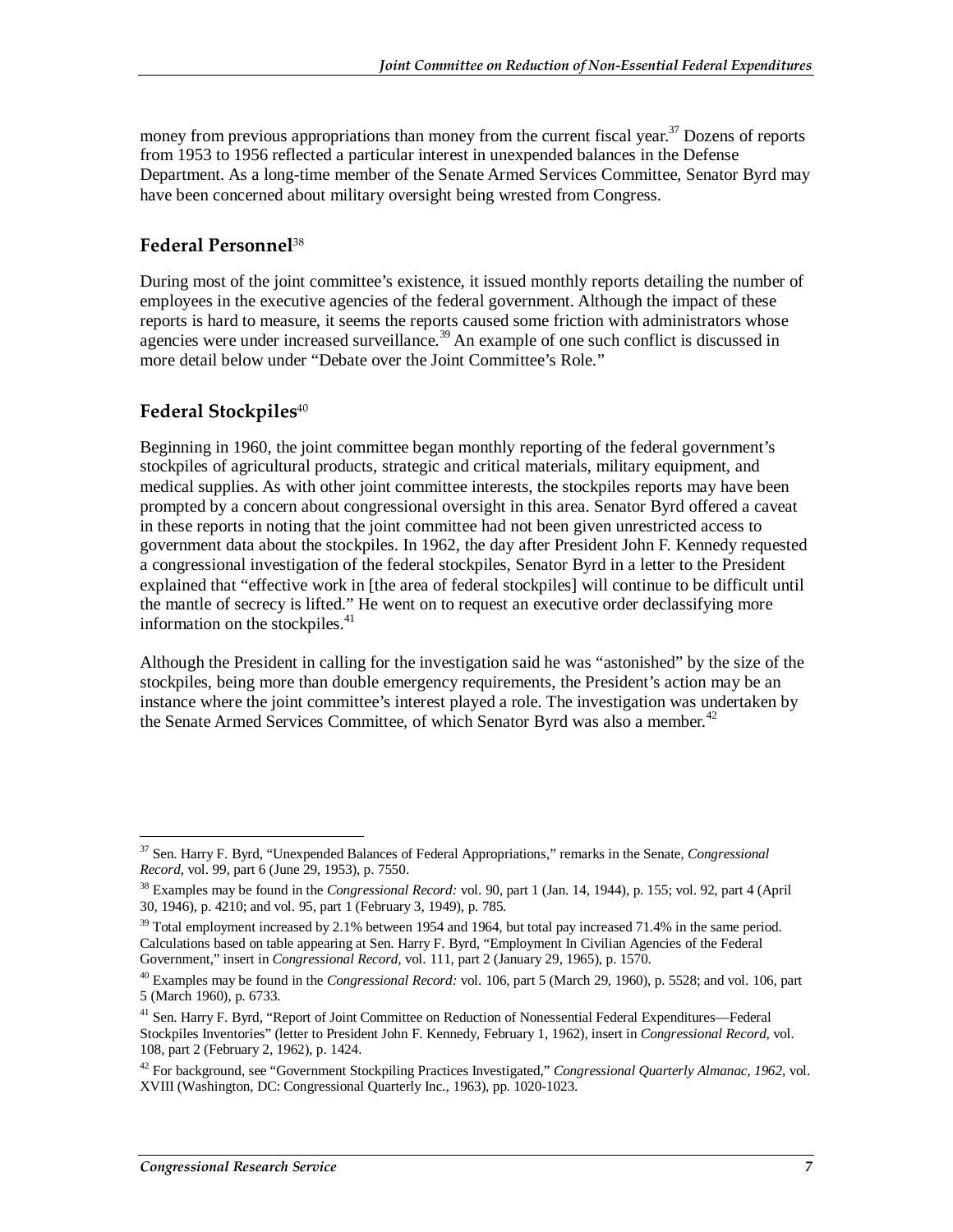#### **Federal Housing Programs**

A 1950s Federal Housing Administration scandal in which developers allegedly pocketed excess money from federal loans—excess over construction costs—prompted aggressive joint committee scrutiny.<sup>43</sup> On a number of occasions, in addition, Senator Byrd protested funding for housing programs and, later, the creation of a federal Department for Housing and Urban Development.<sup>44</sup> However, as with other areas, the joint committee may have been as much interested in congressional oversight of funds collected through the loan activities of the Federal Housing Administration (and other housing agencies) as it was in the fiscal justification of these activities.

#### **Last Years (1965–1974)**

Following Senator Byrd's retirement from the Senate in 1965, the joint committee became less active. The most significant development in this period was scorekeeping reports introduced by Representative George H. Mahon, chairman of both the joint committee and the House Appropriations Committee. The reports, intended to show "how various actions of the President and the Congress have affected the President's budget estimates," became a periodic (and eventually monthly) feature of the joint committee's work.<sup>45</sup> Although the impact of scorekeeping reports on deficit reduction during this period is unclear, scorekeeping, as noted above, was incorporated into the Congressional Budget and Impoundment Control Act of 1974.<sup>46</sup>

### **Debate over the Joint Committee's Role**

#### **Conflict with Senator Humphrey**

In a series of floor exchanges in early 1950, Senators Byrd and Hubert H. Humphrey debated the value of the joint committee. Introducing a bill in February 1950 to dissolve the so-called Byrd committee, Senator Humphrey argued that the joint committee's reports contained misleading and incomplete information, and that its activities duplicated the efforts of another committee created by the 1946 Legislative Reorganization Act, the Committee on Expenditures in the Executive Departments, the predecessor committee of the Committee on Homeland Security and Governmental Affairs.47

(continued...)

<sup>-</sup>43 For background, see "Housing Probe," *Congressional Quarterly Almanac, 1954*, vol. X (Washington, DC: Congressional Quarterly Inc., 1955), pp. 227-238.

<sup>44</sup> Examples may be found in the *Congressional Record:* vol. 101, part 2 (February 25, 1955), p. 2146; and vol. 102, part 7 (May 24, 1956), p. 8916.

<sup>45</sup> Rep. George H. Mahon, "The 1971 Budget Scorekeeping Report," remarks in the House, *Congressional Record*, vol. 116, part 17 (July 2, 1970), p. 22671.

<sup>46</sup> For an example see U.S. Congress, Joint Committee on Reduction of Federal Expenditures, *A Staff Report on the Status of the 1969 Fiscal Year Federal Budget*, 90<sup>th</sup> Cong., 2<sup>nd</sup> sess., June 28, 1968, H.Rept. 95-941 (Washington: GPO, 1968).

<sup>&</sup>lt;sup>47</sup> Indeed, in 1948, George B. Galloway, a senior specialist with the Legislative Reference Service (predecessor of the Congressional Research Service), testified before the Senate Committee on Expenditures in the Executive Departments:

<sup>…</sup>I suggest that the Joint Committee on Reduction of Nonessential Federal Expenditures be discontinued. …This joint committee has made many useful studies and reports during the last 6 years and has rendered a great public service. But its function overlaps that of the Committees on Expenditures in the Executive Departments which, having been rejuvenated by the Legislative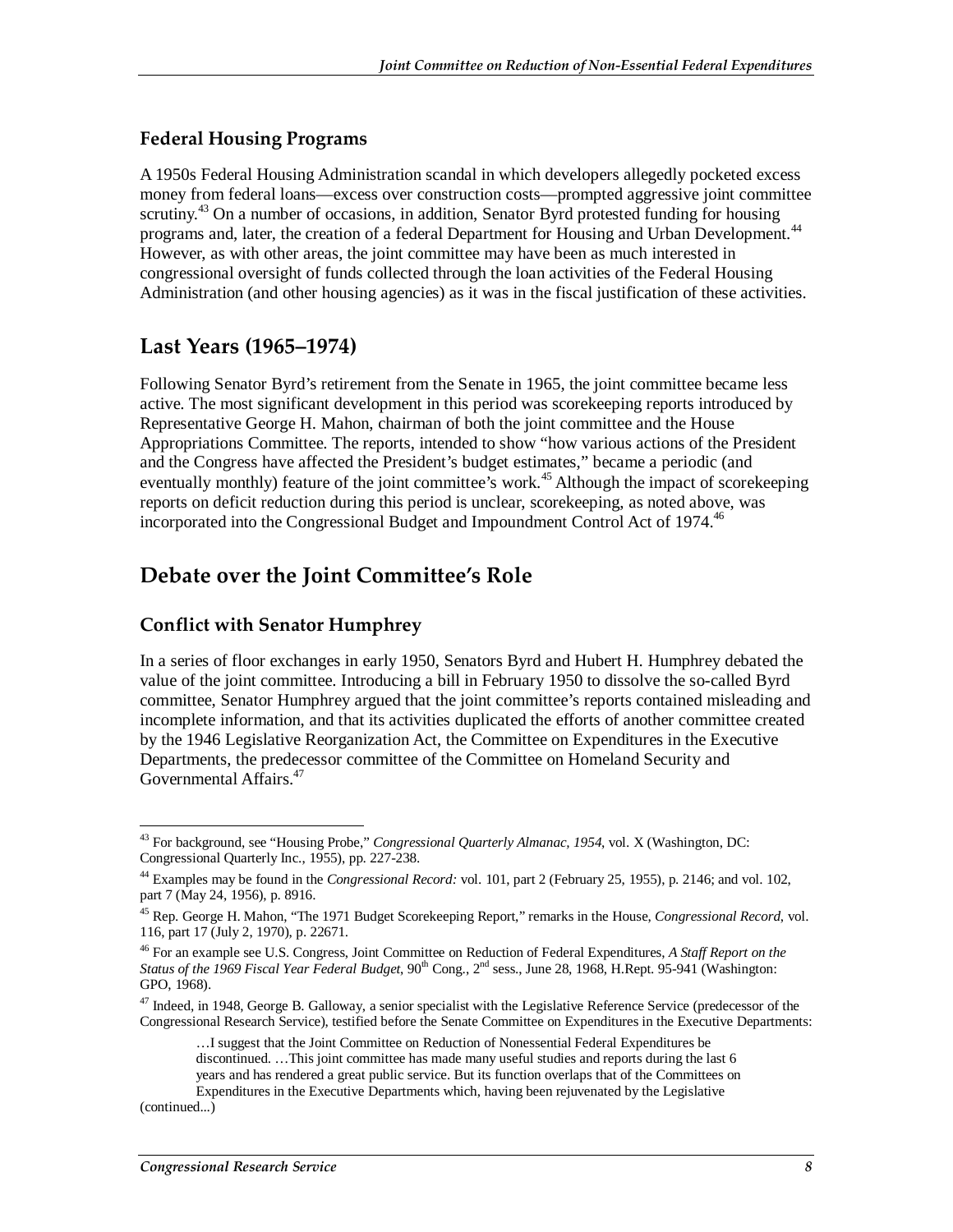Senator Byrd replied on the Senate floor in early March of that year by citing a number of budget reductions he credited to the efforts of the joint committee and by attacking the accuracy of Senator Humphrey's charges. Though Senator Humphrey was new to the Senate that term, his objection to the joint committee may have in part derived from the fact that one of Senator Byrd's favorite targets for scrutiny was the Post Office Department. Senator Humphrey was a member of both the Committee on Post Office and Civil Service and the Senate Committee on Expenditures in the Executive Departments, the committee whose duties he argued were duplicated by activities of the joint committee.<sup>48</sup> Senators Byrd and Humphrey also differed in their views on the role and responsibilities of government.<sup>49</sup>

#### **Conflict with the Postmaster General**

In April 1953, the Post Office Department stopped reporting personnel data to the joint committee, prompting a series of explanatory letters from the acting postmaster general to Senator Byrd. The acting postmaster general explained that the department had found inaccuracies in the data and decided to correct these problems before making official reports. Following the receipt of the first such letter, Senator Byrd lamented that this department had many times committed personnel errors, but commended the postmaster general for taking action to correct its mistakes.<sup>50</sup> It is unclear whether being the constant object of the joint committee's interest also contributed to the Post Office Department's actions. The department resumed submitting reports in July 1953, noting a slight increase in the number of personnel it employed.

#### **Prelude to the Congressional Budget Act**

In hearings beginning in 1965 on congressional organization and on congressional control of the federal budget, committees heard proposals to give the joint committee a new, stronger legislative purpose as well as to abolish it.

The newly established Joint Committee on the Organization of Congress heard from representatives of the National Association of Manufacturers, who in the course of their testimony on appropriations and budgeting proposed that the Joint Committee on Non-Essential Federal

(...continued)

Reorganization Act, are now equipped to assume their historic responsibilities in this field.

U.S. Congress, Senate, Committee on Expenditures in the Executive Departments, *Legislative Reorganization Act of*  1946, hearing, 80<sup>th</sup> Cong., 2<sup>nd</sup> sess., February 18, 1948 (Washington, DC: GPO, 1948), pp. 124 and 148.

<sup>&</sup>lt;sup>48</sup> In hearings in the next Congress, the Senate Committee on Expenditures in the Executive Departments included in the record a statement by Dr. Galloway, who was serving as a consultant to the committee. In his statement, Dr. Galloway commented on the Byrd-Humphrey dispute:

On February 25, 1950, Senator Humphrey introduced a bill (S. 3116) to abolish the Byrd committee because, he said, it was duplicating the work of the Expenditures Committee and was a waste of money. This move stirred up a hornets' nest in the Senate and the Byrd committee is still extant.

U.S. Congress, Senate, Committee on Expenditures in the Executive Departments, *Organization and Operation of Congress,* hearing,  $82^{nd}$  Cong.,  $1^{st}$  sess., June 27, 1951 (Washington, DC: GPO, 1951), p. 629.

<sup>49</sup> See, for example, Ronald L. Heinemann, *Harry Byrd of Virginia* (Charlottesville, VA: University Press of Virginia, 1996); and Hubert Humphrey, *The Education of a Public Man: My Life and Politics*, 1976, reprint (Minneapolis: University of Minnesota Press, 1991).

<sup>&</sup>lt;sup>50</sup> Sen. Harry F. Byrd, "Letter From the Postmaster General, Relative to Employment in the Post Office Department," remarks in the Senate, *Congressional Record*, vol. 99, part 3 (April 9, 1953), p. 2852.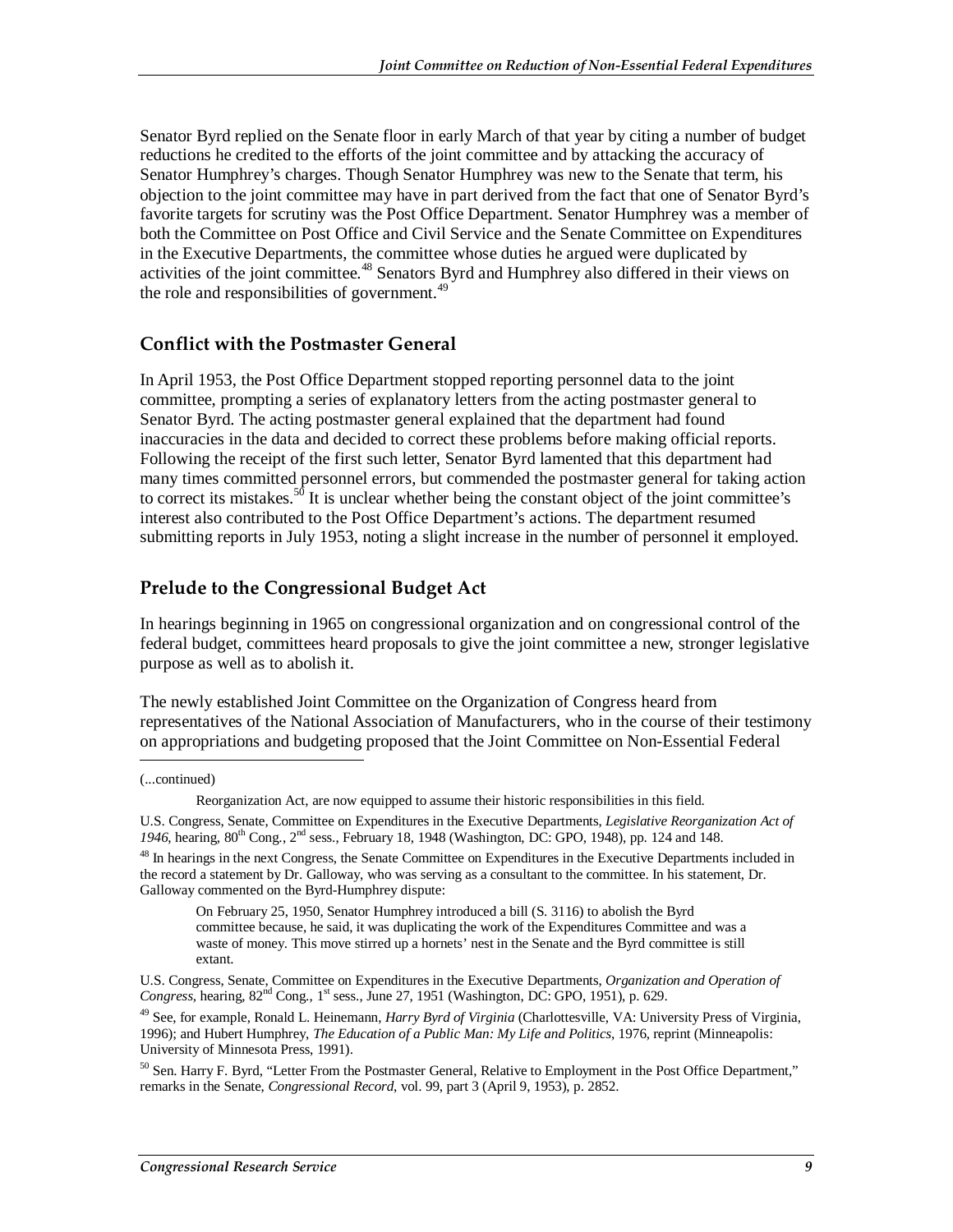Expenditures be strengthened "through broadening its mandate and membership and giving it a less restrictive title."<sup>51</sup> Witnesses from the American Institute of Certified Public Accountants proposed integrated information systems and central staff facilities to serve committees in their budget-related work; they offered the idea of using the joint committee as the location of this initiative.<sup>52</sup> The National Taxpayers Conference made a very similar proposal.<sup>53</sup>

Not all testimony received by the Joint Committee on the Organization of Congress concerning the Joint Committee on Non-Essential Federal Expenditures was positive. Representative George H. Mahon, at that time a member of the joint committee as chair of the House Appropriations Committee, testified about budget decision making in Congress, expressing skepticism about proposals for improvement and, in the course of his testimony, commenting on the joint committee:

If we would establish a practice of the committee chairmen and the ranking minority members meeting early in the session and having maybe the Director of the Budget present, with the budget proposals … if the top leadership should discuss these matters it might be somewhat fruitful, but … we tried this in the Committee on the Reduction of Nonessential Federal Expenditures. This committee has not met for years.<sup>54</sup>

Later in 1965, Senator Byrd submitted a letter to the chair of the Joint Committee on the Organization of Congress in response to an inquiry of all chairs concerning committee meetings. Senator Byrd indicated that the membership of the committee—the chairs and ranking minority members of very busy, important committees handling complex legislation—resulted in the Joint Committee on Non-Essential Federal Expenditures conducting its work informally and through correspondence. He went on, however, to echo Representative Mahon's comment on the need, unfulfilled, for Congress to look at the President's budget as a whole after Congress received it. Senator Byrd likewise said that that was a purpose of the joint committee and that it explained the concept behind the joint committee's membership makeup, but that the joint committee fulfilled its role only through reports rather than through hearings and other formal meetings. Senator Byrd traced his support for budget process reform proposals, and concluded: "the requirement for more and better factual information relating to fiscal legislation  $\ldots$  has been demonstrated."<sup>55</sup>

When congressional committees several years later took up the issue of congressional control of the budget, the role of the Joint Committee on Reduction of Non-Essential Expenditures was again discussed. Congressional scholar Stephen Horn (who was, years later, elected to the House of Representatives) suggested a "revitalized" joint committee with information technology and professional staff to provide budget analyses.<sup>56</sup>

<sup>&</sup>lt;u>.</u> <sup>51</sup> U.S. Congress, Joint Committee on the Organization of the Congress, *Organization of Congress*, hearing, part 7, 89<sup>th</sup> Cong., 1<sup>st</sup> sess., June 24, 1965 (Washington, DC: GPO, 1965), p. 1053.

<sup>52</sup> Ibid., part 9, August 9, 1965, pp. 1444-1445.

<sup>53</sup> Ibid., part 13, September 22, 1965, pp. 1982-1983.

<sup>54</sup> Ibid., part 11, August 24, 1965, p. 1742.

<sup>&</sup>lt;sup>55</sup> Ibid., part 13, September 23, 1965, pp. 2029-2031 (letter to Sen. A.S. Mike Monroney, chair, Joint Committee on the Organization of Congress, from Sen. Harry F. Byrd, chair, Joint Committee on Reduction of Non-Essential Federal Expenditures, Nov. 1, 1965). The defense of the joint committee Sen. Byrd made in this letter and his expression of concerns over congressional access to budget analyses anticipated the themes of the Congressional Budget and Impoundment Control Act of 1974.

<sup>&</sup>lt;sup>56</sup> U.S. Congress, Senate, Committee on Government Operations, Subcommittee on Budgeting, Management, and Expenditures, *Improving Congressional Control of the Budget*, hearing, 93<sup>rd</sup> Cong., 1<sup>st</sup> sess., April 9, 1973 (continued...)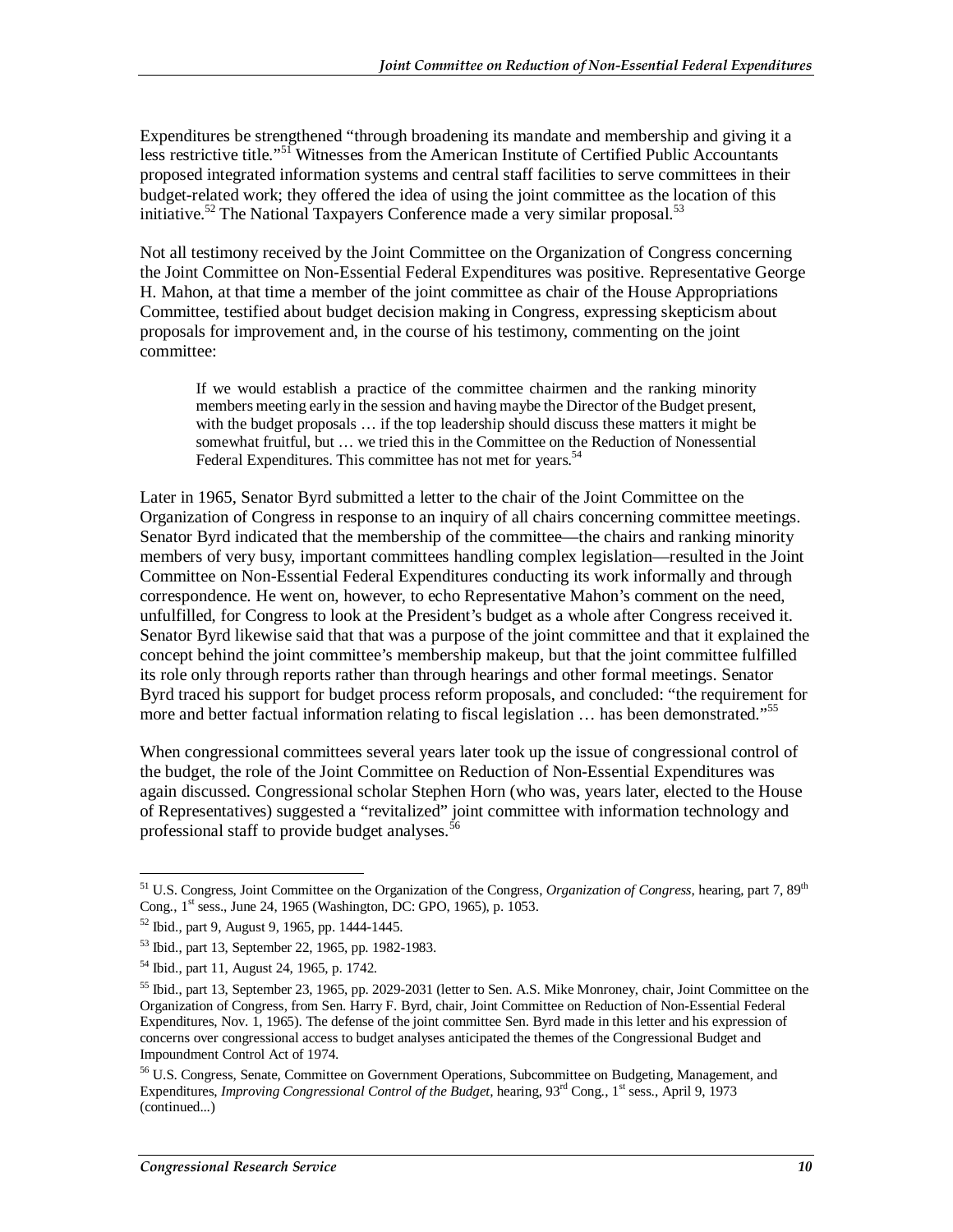# **A New Committee or Existing Alternatives?**

The second purpose of this report is to briefly explain the creation of a new committee, should the House or Senate, alone or together, wish to establish a new committee with a role in cutting federal spending. The succeeding sections of the report examine some considerations involved with the creation of a committee—the purpose of which is to assist Congress in reducing federal spending—and examine committee oversight authority extant in House and Senate committees and of alternative mechanisms for cutting spending.

The House or Senate may create a standing, select, or special committee by adoption of a simple resolution or as a provision of another piece of legislation that becomes law. A joint committee may be created by adoption of a concurrent resolution or as a provision of another piece of legislation that becomes law.<sup>57</sup> A committee may be established as a permanent or temporary committee. A committee may be given authority to report legislation—legislative authority—or it may be authorized only as a study or investigatory committee.58 The Congressional Budget and Impoundment Control Act or 1974 does not apply to the creation of a committee or to the parent chamber's grant of legislative or oversight authority to a committee.

Many House and Senate committees with legislative authority may report one or more types of legislation with budgetary impact—appropriations measures, revenue bills, direct-spending bills, or other measures. These measures are considered on the House and Senate floor within the framework of the Congressional Budget Act, other budget laws and rules, and the annual concurrent resolutions on the budget, which are also adopted within the Budget Act's framework.

If a newly created committee is given legislative authority and not solely study authority, legislation that it reports and that has a budgetary impact would also be considered within the framework of the Budget Act and each chamber's rules. If a committee is given authority only to study a matter and make recommendations, provisions of the Budget Act would not be triggered by the committee's work.

In creating a committee with legislative authority, the House and Senate may alter budget or legislative procedures applicable to legislation that the committee reports or could exempt such

<u>.</u>

<sup>(...</sup>continued)

<sup>(</sup>Washington, DC: GPO, 1973), pp. 194 and 471.

<sup>&</sup>lt;sup>57</sup> There are currently four specialized joint committees: Economic, Library, Printing, and Taxation. None has legislative authority, although the Joint Committees on Library and Printing have regulatory authority. The most recent joint committee to have legislative authority was the Joint Committee on Atomic Energy. When this joint committee was discussed as a possible model for overseeing homeland security issues, CRS prepared a report, which is relevant to consideration of creating a joint committee with legislative authority: CRS Report RL32538, *9/11 Commission Recommendations: Joint Committee on Atomic Energy—A Model for Congressional Oversight?*, by Christopher M. Davis. See also CRS Report RL32661, *House Committees: A Framework for Considering Jurisdictional Realignment*, by Michael L. Koempel.

<sup>58</sup> For an explanation of the congressional committee system, see CRS Report RS20794, *The Committee System in the U.S. Congress*, by Judy Schneider. For an examination of the types of committees that the modern House has created, reconfigured, and terminated, and the reasons for its actions, see CRS Report RL32661, *House Committees: A Framework for Considering Jurisdictional Realignment*, by Michael L. Koempel. For definitions of committee terminology, see Congressional Quarterly's American Congressional Dictionary on the CRS website, at http://www.crs.gov/pages/glossary\_a.aspx.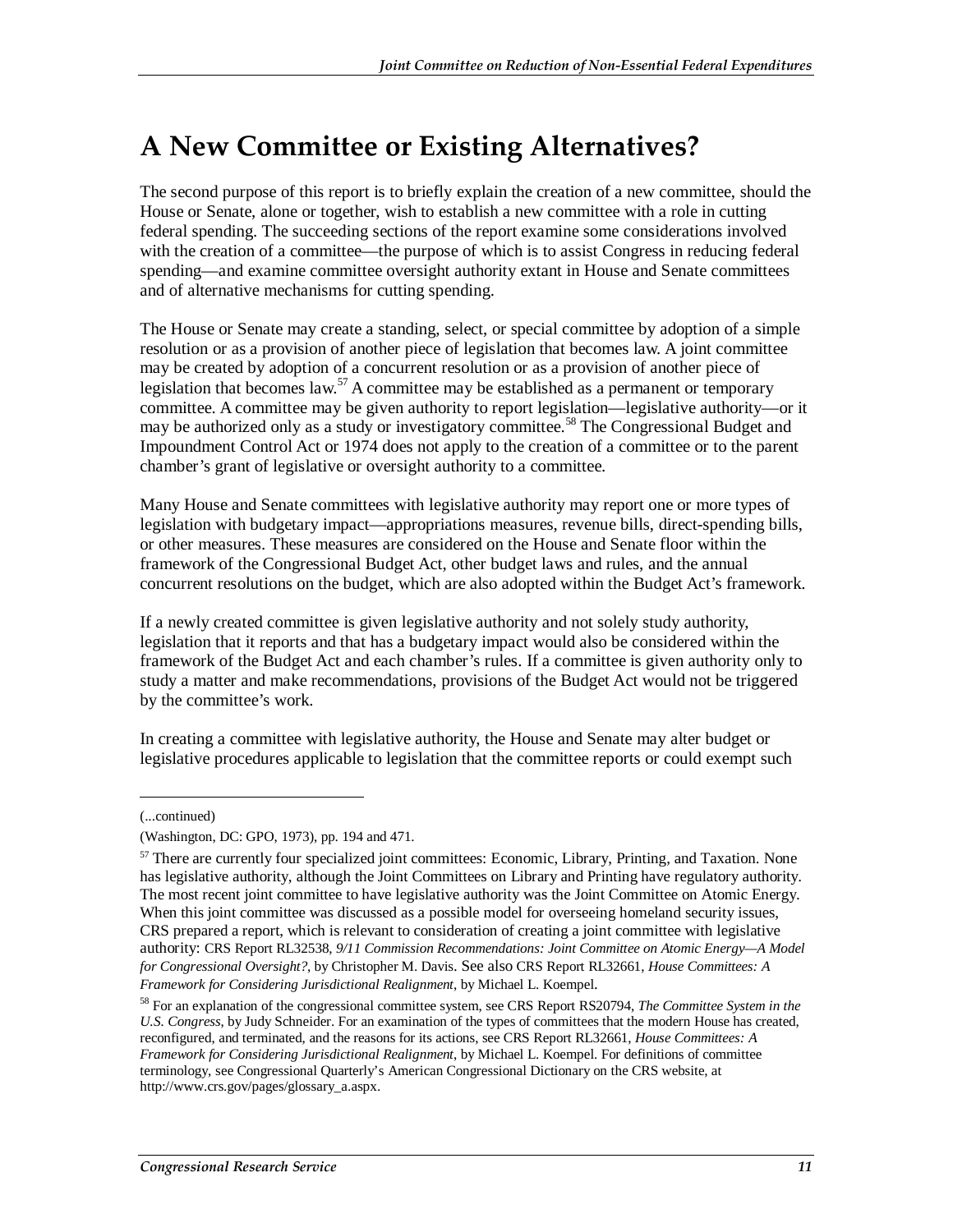legislation from certain chamber rules or from statutory provisions that operate as chamber rules. The House and Senate, in statute, chamber rules, or special rules or orders, might create expedited procedures that foreclose extended debate, restrain or curtail the amendment process, and restrict other procedures normally applicable to a chamber's consideration of measures. For example, in their amendment, the Bipartisan Task Force for Responsible Fiscal Action Act of 2010, to a debtlimit bill considered by the Senate in January 2010, Senators Kent Conrad and Judd Gregg included expedited committee and floor procedures for considering task force recommendations to "significantly improve the long-term fiscal imbalance of the Federal Government."<sup>59</sup>

Currently, savings may be obtained through the appropriations process, the legislative process, or the reconciliation process. Appropriations measures are written pursuant to ceilings established in a budget resolution.<sup>60</sup> Appropriations bills and resolutions can increase, cut, modify, or eliminate or not fund spending for federal programs and activities that receive budget authority through the appropriations process. Authorizations and spending measures other than appropriations are written in legislative committees.<sup>61</sup> These kinds of measures can make changes to a directspending program to increase or reduce its cost or to change or eliminate a program.

Finally, Congress may use, and has used, the reconciliation process, established in the Congressional Budget Act, to cut spending, as well as to make changes to other laws with budgetary impact, such as tax laws. Under the reconciliation process, a budget resolution may contain instructions to named congressional committees to report legislation by a specific date to, for example, cut spending within their jurisdiction by specific amounts. The respective House and Senate Budget Committees normally bundle the reported legislation into a reconciliation bill, which the chambers may consider and come to agreement on pursuant to procedural limitations in the Budget Act. $62$ 

### **Congressional Oversight**

If the House or Senate created a new committee within its chamber or together created a joint committee with a role in reducing federal expenditures, it would presumably conduct oversight committee studies and hearings—to identify savings. Both House and Senate committees already have very broad oversight authority, which could alternately or also be harnessed in support of an identified purpose, such as identifying reductions in federal spending.

Standing committees are responsible for conducting oversight, also called legislative review, which includes the examination of the implementation of laws, efficiency in their administration, costs and wastefulness, and program effectiveness; identification of potential changes; and other matters. In both the Legislative Reorganization Act of 1946 and the Legislative Reorganization Act of 1970, Congress included oversight provisions directed at its standing committees. The 1946 act included this provision:

<sup>-</sup> $59$  S.Amdt. 3302 to S.Amdt. 3299 to H.J.Res. 45, increasing the statutory limit on the public debt. S.Amdt. 3302 was offered January 21, 2010, and defeated January 26, 2010. "Increasing the Statutory Limit on the Public Debt,"<br>Congressional Record, daily edition, vol. 156, January 26, 2010, pp. S81 and S221.

<sup>&</sup>lt;sup>60</sup> CRS Report 97-684, The Congressional Appropriations Process: An Introduction, by Sandy Streeter.

<sup>61</sup> CRS Report 98-721, *Introduction to the Federal Budget Process*, by Robert Keith.

 $62$  CRS Report 98-814, *Budget Reconciliation Legislation: Development and Consideration*, by Bill Heniff Jr.; and CRS Report RL33030, *The Budget Reconciliation Process: House and Senate Procedures*, by Robert Keith and Bill Heniff Jr.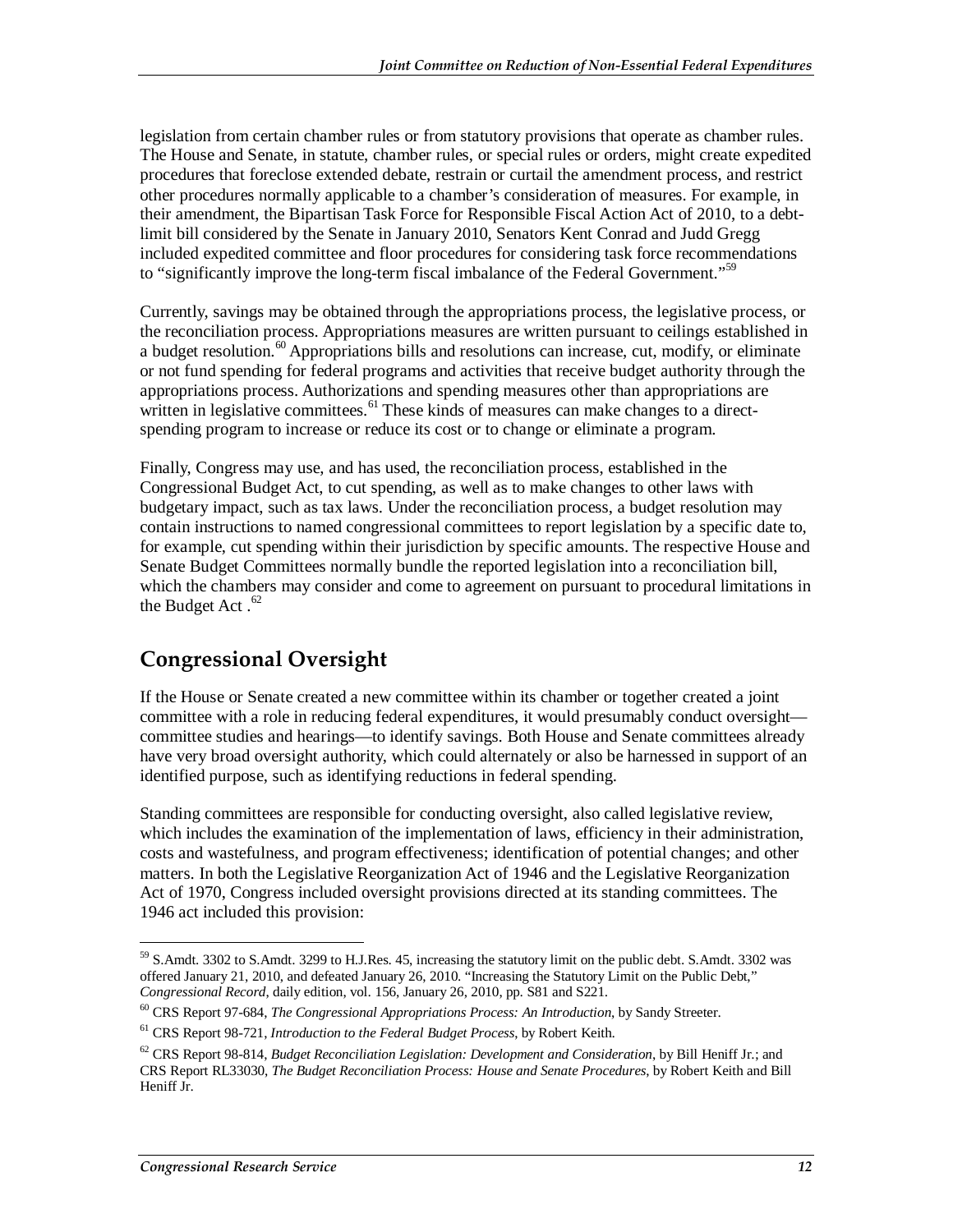Sec. 136. To assist the Congress in appraising the administration of the laws and in developing such amendments or related legislation as it may deem necessary, each standing committee of the Senate and the House of Representatives shall exercise continuous watchfulness of the execution by the administrative agencies concerned of any law, the subject matter of which is within the jurisdiction of such committee; and, for that purpose, shall study all pertinent reports and data submitted to the Congress by the agencies in the executive branch of the Government.<sup>63</sup>

The 1970 act contained a more specific provision, with individual subsections applicable to the House and Senate, respectively. The provision applicable to the House stated:

Sec. 118. (b) [amending a rule of the House, since recodified]

…(a) In order to assist the House in—

(1) its analysis, appraisal, and evaluation of the application, administration, and execution of the laws enacted by the Congress, and

(2) its formulation, consideration, and enactment of such modifications of or changes in those laws, and of such additional legislation, as may be necessary or appropriate,

each standing committee shall review and study, on a continuing basis, the application, administration, and execution of those laws, or parts of laws, the subject matter of which is within the jurisdiction of that committee.

(b) Each standing committee shall submit to the House, not later than January 2 of each oddnumbered year beginning on or after January 1, 1973, a report on the activities of that committee under this clause during the Congress ending at noon on January 3 of such year.

(c) The preceding provisions of this clause do not apply to the Committee on Appropriations, the Committee on House Administration, the Committee on Rules, and the Committee on Standards of Official Conduct.<sup>64</sup>

The provision applicable to the Senate stated:

Sec. 118. (a)… (a) In order to assist the Senate in—

(1) its analysis, appraisal, and evaluation of the application, administration, and execution of the laws enacted by the Congress, and

(2) its formulation, consideration, and enactment of such modifications of or changes in those laws, and of such additional legislation, as may be necessary or appropriate,

each standing committee of the Senate shall review and study, on a continuing basis, the application, administration, and execution of those laws, or parts of laws, the subject matter of which is within the jurisdiction of that committee.

(b) Each standing committee of the Senate shall submit, not later than March 31 of each oddnumbered year beginning on and after January 1, 1973, to the Senate a report on the

 $\overline{a}$  $63$  60 Stat. 812, 832 (1946).

<sup>64 84</sup> Stat. 1140, 1156 (1970).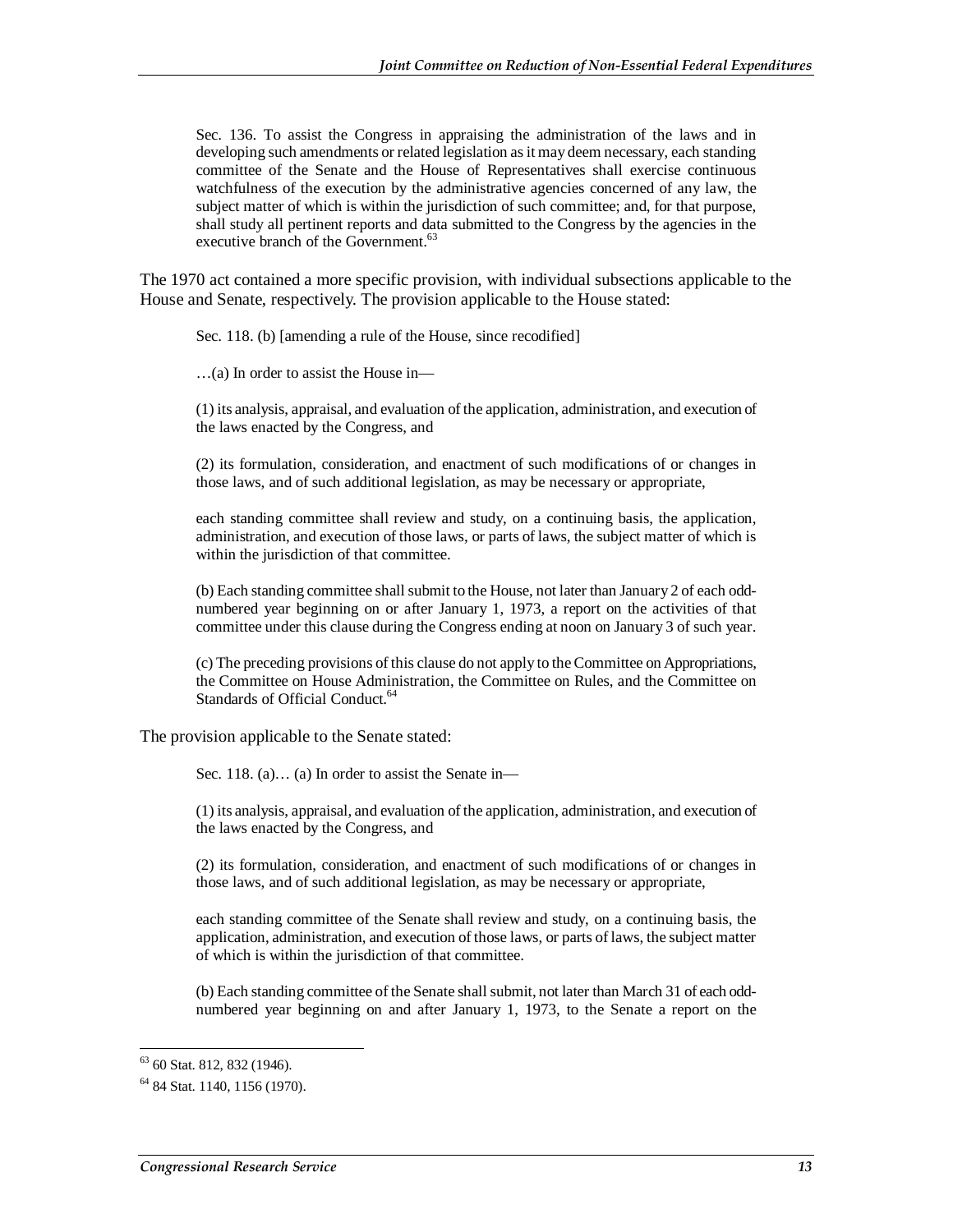activities of that committee under this section during the Congress ending at noon on January 3 of such year.

(c) The preceding provisions of this section do not apply to the Committee on Appropriations of the Senate.<sup>65</sup>

Federal statutes also support congressional committees in their oversight work. For example, numerous reports are required from the President and executive departments and agencies, and reports of inspectors general must be transmitted to Congress. The Government Accountability Office (GAO) serves Congress with program evaluations and other reports, while the Congressional Research Service provides policy research and analyses. Additional governmental and private resources are available to congressional committees in their oversight work.<sup>66</sup>

The House and Senate each have additional provisions in their rules pertaining to oversight, as explained next.

#### **House Oversight**

The House Appropriations Committee and its survey and investigations unit conduct oversight and investigations year-round. In addition, House legislative committees are authorized by House rules to study, inform themselves, or make recommendations on matters related directly or indirectly to spending. These rules provisions include

- General oversight authority granted all standing committees (House Rule X, clause  $2(a)$  and  $(b)$ );
- A requirement for an oversight plan from each standing committee (House Rule  $X$ , clause  $2(d)$ ;
- A requirement that any committee with more than 20 members must establish an oversight committee or assign each subcommittee responsibility for oversight (House Rule X, clause 2(b));
- A coordinative role for committees' oversight assigned to the Oversight and Government Reform Committee, in consultation with the Speaker, majority leader, and minority leader (House Rule X, clause 2(d));
- Special oversight authority granted named standing committees (House Rule X, clause 3);
- Additional functions assigned to the Appropriations Committee (House Rule X, clause 4(a)), the Budget Committee (House Rule X, clause 4(b)), the Oversight and Government Reform Committee (House Rule X, clause 4(c)), and the House Administration Committee (House Rule X, clause 4(d));
- An additional function assigned to the Oversight and Government Reform Committee to make recommendations based on GAO reports (House Rule X, clause 4(c));

<sup>-</sup> $65$  Ibid.

<sup>&</sup>lt;sup>66</sup> A wide-ranging oversight primer for congressional committees is available from CRS: CRS Report RL30240, *Congressional Oversight Manual*, by Frederick M. Kaiser et al.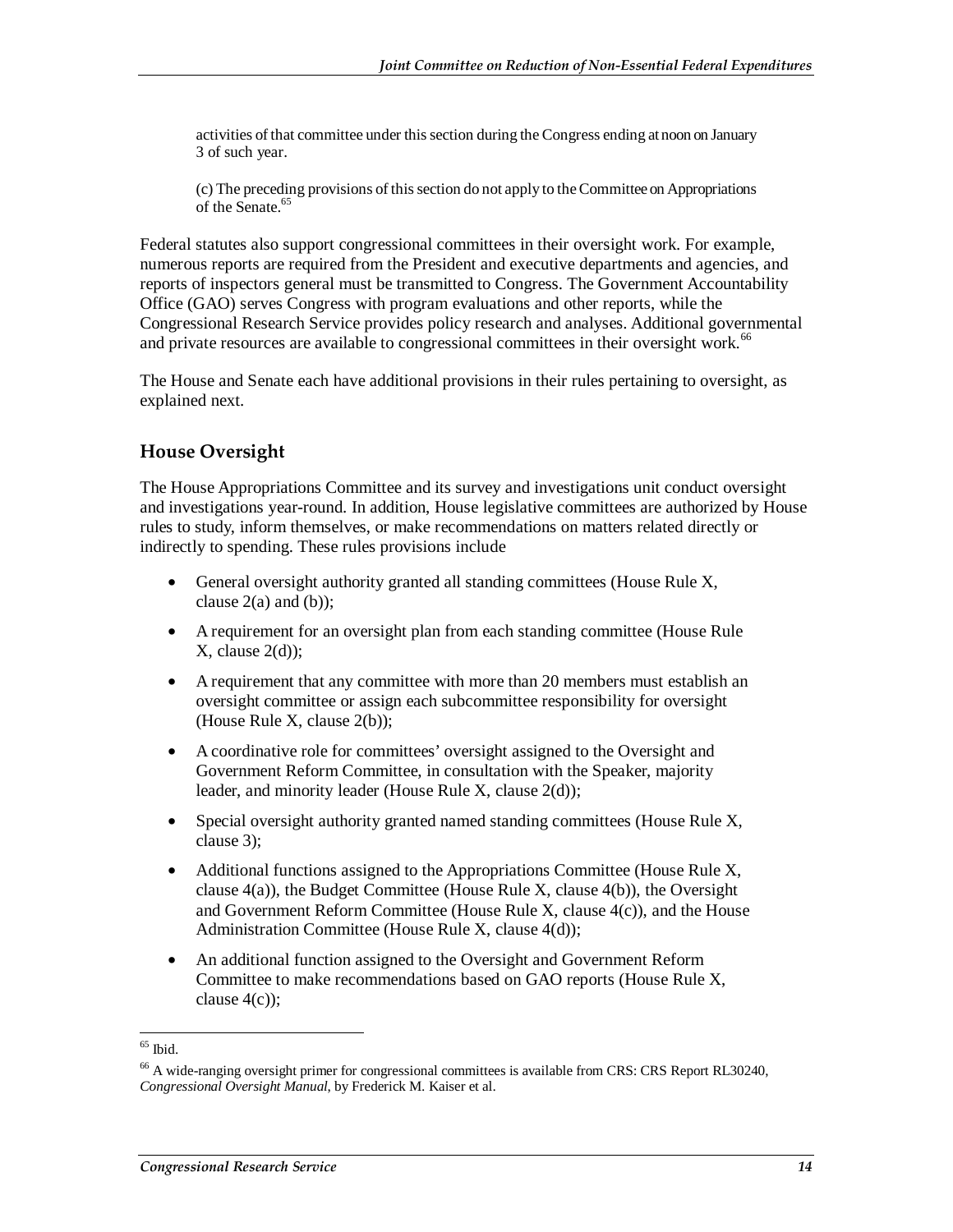- Authority to issue subpoenas (House Rule XI, clause  $2(m)$ );
- A requirement for standing committees to review appropriations for legislation and programs within their jurisdiction (House Rule X, clause 4(e));
- A requirement for each standing committee to submit "views and estimates" to the Budget Committee following the submission of the President's budget to Congress (House Rule X, clause f);
- A requirement that each standing committee hold at least one hearing in each 120-day period on "waste, fraud, abuse, or mismanagement," one hearing in any session when a committee has "received disclaimers of agency financial statements from auditors," and one hearing whenever GAO has identified a federal program as "high risk" (House Rule XI, clause 2(n), (o), and (p)).
- A requirement for committees' reports on legislation to include oversight findings, cost estimates, and related information (House Rule XIII, clause 3(c) and (d)); $^{67}$
- A requirement that information on unauthorized appropriations and other matters be included in reports on general appropriations measures reported from the Appropriations Committee (House Rule XIII, clause 3(f));
- A layover rule of three days applicable to the availability of printed hearings on a general appropriation bill (House Rule XIII, clause 4(c));
- A requirement that a special rule be specific in precluding consideration of an amendment to strike an unfunded mandate from a measure to be considered on the floor (House Rule XVIII, clause 11);
- Restrictions on appropriations bills, such as disallowing unauthorized appropriations (House Rule XXI, clause 2);
- Disallowing appropriations in legislative measures (House Rule XII, clause 4);
- A requirement for disclosing earmarks (House Rule XXI, clause 9); and
- A pay-go requirement (House Rule XXI, clause 10).

The Committee on Oversight and Government Reform also has very broad authority over the "overall economy, efficiency, and management of government operations and activities" (House Rule X, clause 1(m)), and may conduct investigations "without regard" to the jurisdiction of another committee (House Rule X, clause  $4(c)(2)$ ). The Joint Committee on Reduction of Non-Essential Federal Expenditures was created after and existed concurrently with the predecessor committees to the House Oversight and Government Reform Committee, and their existence overlapped until 1974, when the joint committee was abolished. $68$ 

<sup>-</sup>67 CRS Report 98-169, *House Committee Reports: Required Contents*, by Judy Schneider.

<sup>&</sup>lt;sup>68</sup> The authors did not find justification in congressional debates or reports that distinguished the purpose of the joint committee from the purpose of the two chambers' standing oversight committees or their Appropriations Committees.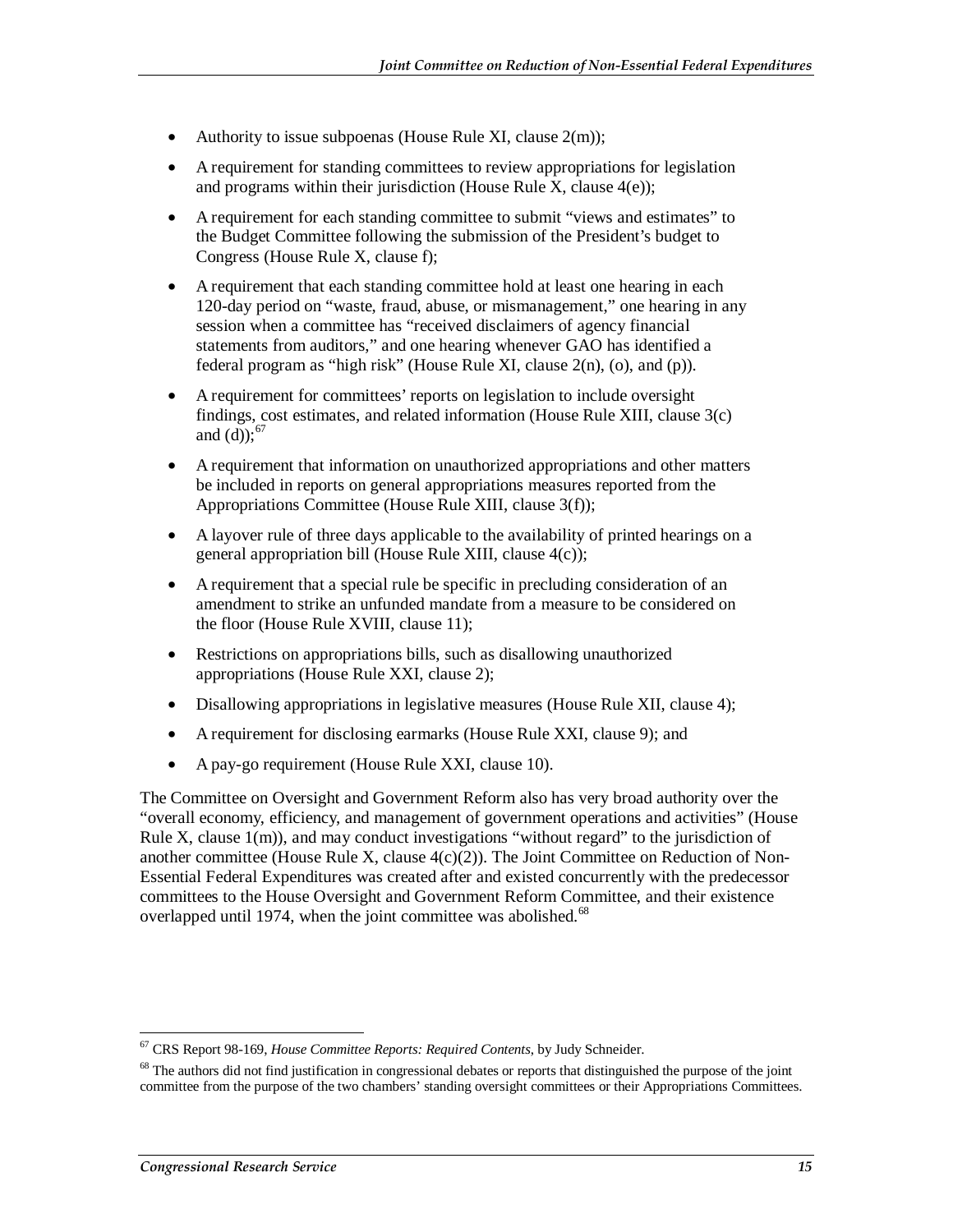#### **Senate Oversight**

The Senate Appropriations Committee conducts oversight year-round. In addition, Senate legislative committees are authorized by Senate rules to study, inform themselves, or make recommendations on matters related directly or indirectly to spending.

In the jurisdictional statement for individual standing committees (except for Appropriations, Budget, Finance, Homeland Security and Governmental Affairs, Judiciary, Rules and Administration, and Veterans' Affairs), there is an oversight statement based on the language of the oversight provision of the Legislative Reorganization Act of 1970. For example, the jurisdictional statement for the Health, Education, Labor, and Pensions Committee provides:

Such committee shall also study and review, on a comprehensive basis, matters relating to health, education and training, and public welfare, and report thereon from time to time.<sup>69</sup>

The Budget Committee is given the duty to conduct "continuing studies" of budget outlays, tax expenditures, and the conduct of the Congressional Budget Office (Senate Rule XXV, paragraph  $1(e)(2)$ ).

The Committee on Homeland Security and Governmental Affairs has very broad authority to study the "efficiency, economy, and effectiveness of all agencies and departments of the Government," executive and legislative reorganizations, and intergovernmental relationships both with states and localities and with international organizations of which the United States is a member (Senate Rule XXV, paragraph 1(k)(2)). The Joint Committee on Reduction of Non-Essential Federal Expenditures was created after and existed concurrently with the predecessor committees to the Senate Homeland Security and Governmental Affairs Committee, and their existence overlapped until 1974, when the joint committee was abolished.<sup>70</sup>

The oversight provision of the 1970 Legislative Reorganization Act appears in Senate Rule XXVI, paragraph 8, with only the Appropriations and Budget Committees exempted from the rule.

In addition, Senate Rule XXVI, paragraph 1 empowers each standing committee to act throughout a Congress, to issue subpoenas, and to take testimony. This rule specifically authorizes committees to conduct investigations:

Each such committee may make investigations into any matter within its jurisdiction, may report such hearings as may be had by it.

Pursuant to Senate Rule XXVI, paragraph 13, each committee with legislative authority except the Appropriations Committee is exhorted to ensure that continuing federal and District of Columbia "programs" are "designed" and continuing federal "activities" are "carried out" so that appropriations are made annually for programs and activities, consistent with their "nature, requirements, and objectives." Conversely, the rule directs each committee to "review" any program within its jurisdiction that does not receive an annual appropriation and to determine whether the program could be "modified" so that future appropriations would be made.

<sup>-</sup> $69$  Senate Rule XXV, para.  $1(1)(2)$ .

 $70$  The authors did not find justification in congressional debates or reports that distinguished the purpose of the joint committee from the purpose of the two chambers' standing oversight committees or their Appropriations Committees.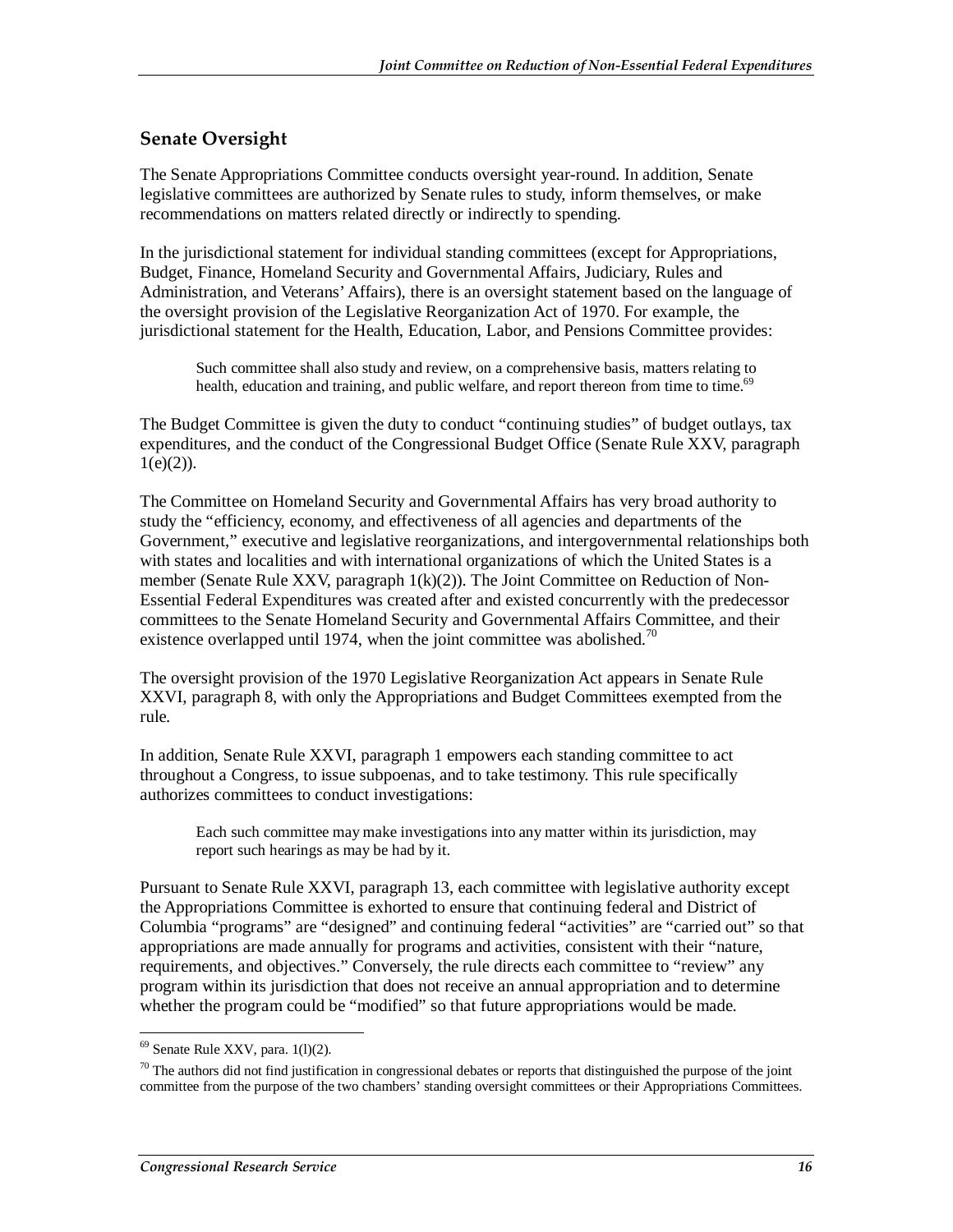When Senate committees issue a report to accompany legislation, they must include a cost estimate, a regulatory impact statement, and other information.<sup>71</sup>

# **Concluding Observations**

In the first decade and a half of its existence, the Joint Committee on Reduction of Non-Essential Federal Expenditures' work was oftentimes specific enough that one might surmise it could have had an impact on Members and committees in their budget decision making, but CRS research did not uncover instances that could be specifically attributed to a recommendation of the joint committee or documentation that attributed a specific cut in spending to a joint committee recommendation. The joint committee shone a light on many federal programs and activities, but it was the responsibility of other committees to follow through. The joint committee's role was solely oversight. The joint committee's authority also duplicated the oversight authority of the Appropriations Committees and other committees, and it lacked legislative authority.

The joint committee was so synonymous with the interests and perspectives of Senator Byrd that its eponymous byname was the Byrd committee. The joint committee existed in the era of strong committee chairs, which may be part of the explanation for the committee's activities and recommendations. Its membership also comprised chairs and ranking minority members of other committees, who could exercise legislative authority in those roles without resorting to any power or influence that might reside in the joint committee, leaving it to Senator Byrd to define the joint committee's role.

Senator Byrd was an advocate for viewing the federal budget as a whole, rather than in its separate parts as the House and Senate divided the President's budget for individual committees to act on. Senator Byrd's idea, however, was not broadly embraced in Congress during his tenure. Acceptance came later. In addition, Senator Byrd's purposes generally aligned with a perspective favoring fewer federal commitments—a perspective congressional observers have noted was increasingly out of step with his party in the post-war era.<sup>72</sup>

Perhaps the most enduring legacy of the joint committee was Senator Byrd's desire to exert congressional control over all components of federal spending and to recapture congressional authority where the executive branch had managed to obtain discretion to make budget decisions. Many subsequent legislative enactments of the modern congressional era, including the Congressional Budget and Impoundment Control Act of 1974, projected congressional budget authority. Senator Byrd's views on Congress's own consideration of the budget in its totality and Representative Mahon's scorekeeping reports live on as key components of the Congressional Budget Act.

As indicated, with political support, it is a straightforward process to create a House, Senate, or joint committee. The challenge arises in assigning it a role. Standing committees are protective of their jurisdictions, and the House is protective of its constitutional prerogatives over budget decision making vis-à-vis the Senate.<sup>73</sup> It can be difficult to carve out a unique role for a new

-

<sup>71</sup> CRS Report 98-305, *Senate Committee Reports: Required Contents*, by Elizabeth Rybicki.

<sup>72</sup> See, for example, Ronald L. Heinemann, *Harry Byrd of Virginia* (Charlottesville, VA: University Press of Virginia, 1996).

 $73$  In the course of testimony by Stephen Horn that was cited earlier, Dr. Horn observed: "We all know the reluctance (continued...)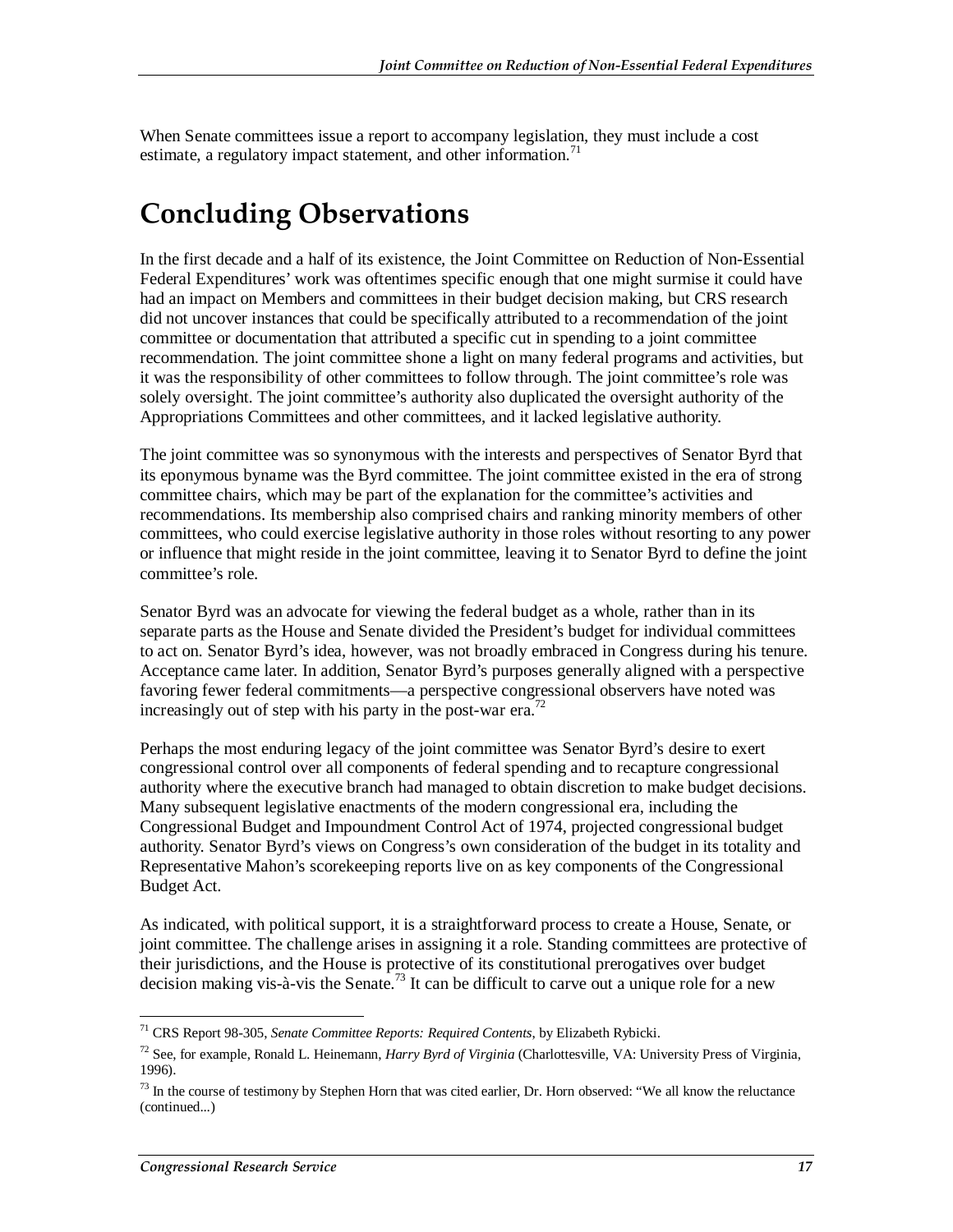committee, whether it is temporary or permanent. If the committee is given only study authority, it may be difficult to obtain legislative results based on its recommendations. If the committee is granted legislative authority, it may be difficult to avoid crippling conflict with standing committees.

The creation of a committee charged with a role in cutting federal spending could itself be challenging. Does federal spending include only appropriations or also entitlements and possibly even tax expenditures? There are committees that could assume such a charge, and there are processes—appropriations, authorization, and reconciliation—that could be used to consider and pass legislation making cuts.

Moreover, the objective of a new committee would be its role in cutting federal spending cutting spending would be the desired end, not the means to the end. Attaining that objective responsibly and with public support would require one or more committees to examine federal programs and activities on the basis of some agreed-on criteria, for example, cost-benefit, effectiveness, duplication of similar programs or activities, constitutional authority, administrative controls and potential for corruption, national purpose, need for federal action and capacity of states and localities, market failure addressed, economic impact, demographic and socioeconomic impact, alternatives, or continuing need.

Alternately, standing congressional committees have oversight power circumscribed only by constitutional limits, and legislative authority circumscribed only by chamber rules. Either chamber can direct one or more of its committees to undertake an activity or set of activities or series of activities, and party conferences can condition chairmanships on adherence to an oversight or legislative agenda. Coordination of many actors in a large legislative purpose, however, can be a complex exercise.<sup>74</sup>

The first 25 years of the joint committee's existence preceded the modern era's expansion of the federal government's role and responsibilities, including the creation and growth of health-care entitlements. In designing a new committee or harnessing congressional committees to scale back federal spending, the complexity of today's society, economy, and federal programs and activities would need to be taken into account.

1

<sup>(...</sup>continued)

the House has had with reference to joint budget committees. …It is the fear of intrusion on assumed House of Representatives prerogatives in the appropriations area." U.S. Congress, Senate, Committee on Government Operations, Subcommittee on Budgeting, Management, and Expenditures, *Improving Congressional Control of the Budget,* hearing, 93rd Cong., 1st sess., April 9, 1973 (Washington, DC: GPO, 1973), p. 194.

 $74$  On occasion, ad hoc committees with legislative authority have been used effectively. For background on their use in the House, see CRS Report R40233, *House Ad Hoc Select Committees with Legislative Authority: An Analysis*, by Michael L. Koempel.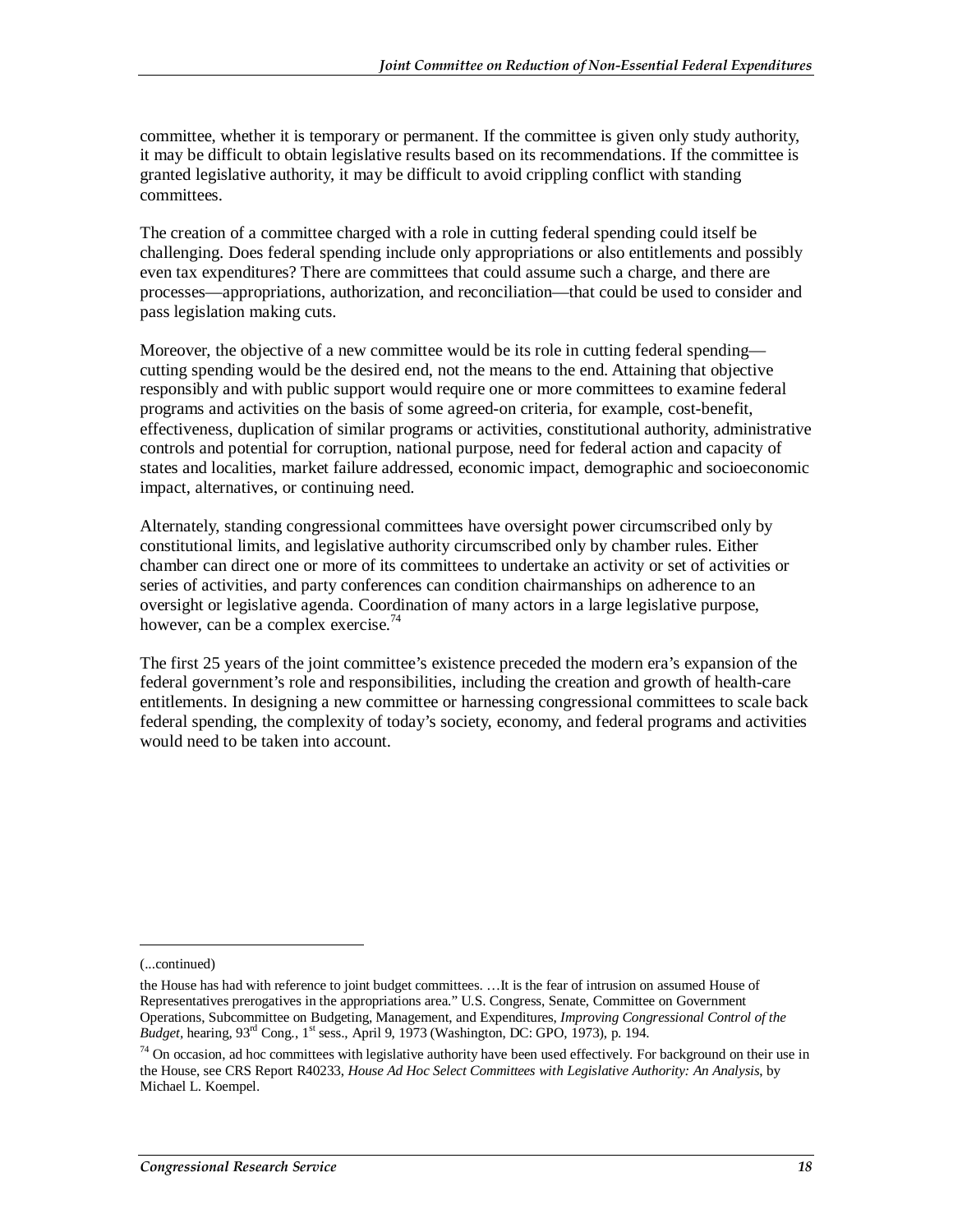# **Appendix. Section 601 of the Revenue Act of 1941 (P.L. 250, 77th Congress, 1st Session (1941))**

(a) There is hereby established a committee to investigate Federal expenditures (hereinafter referred to as the "committee"), to be composed of (1) three members of the Senate Committee on Finance and three members of the Senate Committee on Appropriations, to be appointed by the President of the Senate; (2) three members of the House Committee on Ways and Means and three members of the House Committee on Appropriations, to be appointed by the Speaker of the House of Representatives; and (3) the Secretary of the Treasury, and the Director of the Bureau of the Budget. A vacancy in the committee shall not affect the power of the remaining members to execute the functions of the committee, and shall be filled in the same manner as the original selection. A majority of the committee shall constitute a quorum, and the powers conferred upon them by this section may be exercised by a majority vote.

(b) It shall be the duty of the committee to make a full and complete study and investigation of all expenditures of the Federal Government with a view to recommending the elimination or reduction of all such expenditures deemed by the committee to be nonessential. The committee shall report to the President and to the Congress the results of its study, together with its recommendations, at the earliest practicable date.

(c) The committee, or any duly authorized subcommittee thereof, is authorized to hold such hearings, to sit and act at such times and places, to employ such experts and such clerical and other assistants, to require by subpena or otherwise the attendance of such witnesses and the production of such books, papers, and documents, to administer such oaths, to take such testimony, and to make such expenditures, as it deems advisable. The provisions of sections 102 to 104, inclusive, of the Revised Statutes shall apply in case of any failure of any witness to comply with any subpena, or testify when summoned under the authority of this section.

(d) The committee is authorized to utilize the services, information, facilities, and personnel of the departments and agencies of the Government.

(e) There is hereby authorized to be appropriated, the sum of the \$10,000, or so much thereof as may be necessary, to carry out the provisions of this section.

(f) All authority conferred by this section shall terminate upon the submission of the committee's final report.